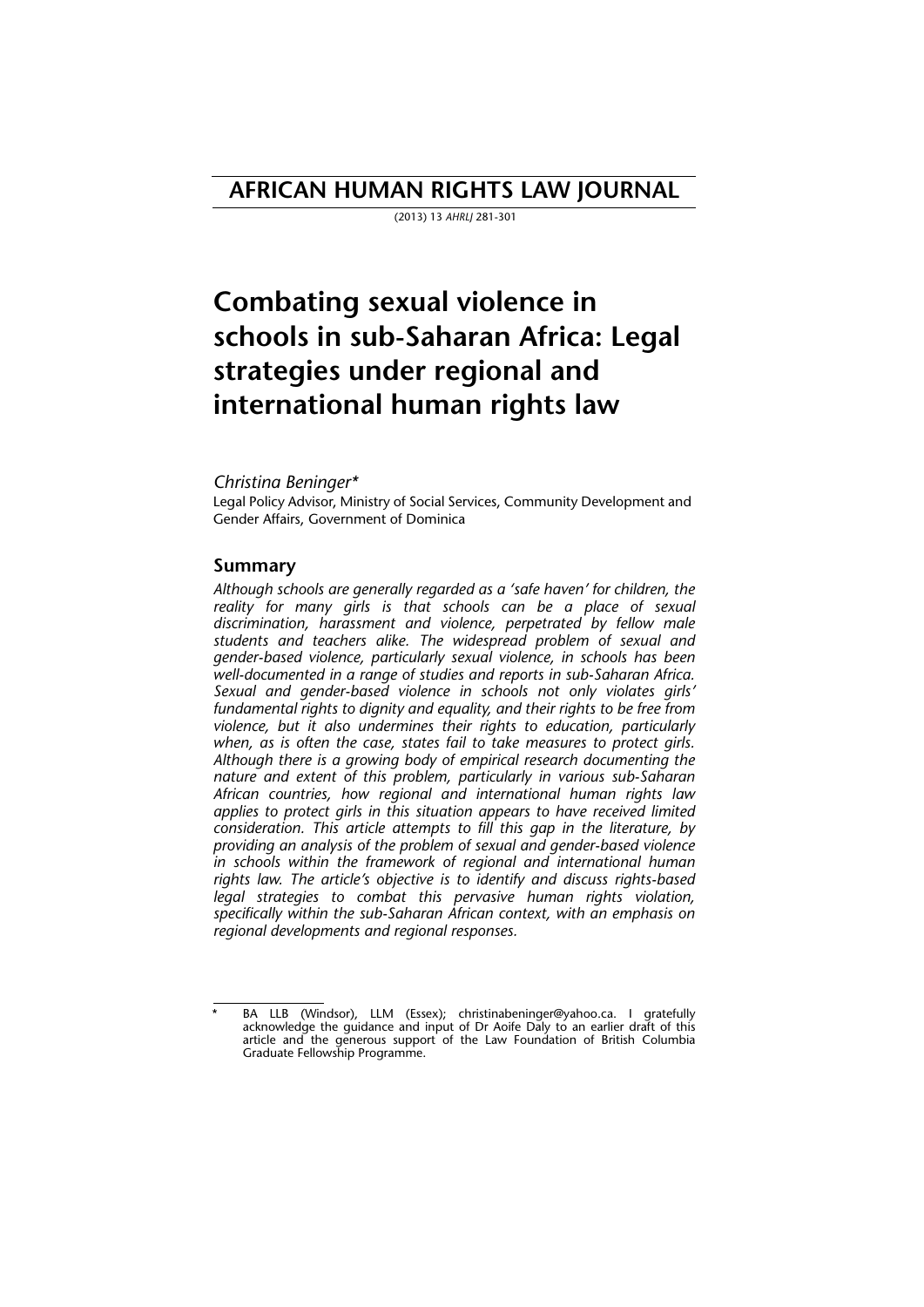#### **1 Introduction**

Although schools are generally regarded as a 'safe haven'<sup>1</sup> for children, the reality for many girls is that schools can be a place of discrimination and sexual abuse.<sup>2</sup> The widespread problem in schools of sexual and gender-based violence (SGBV) – particularly sexual violence – has been well-documented in a range of studies and reports, particularly in various countries throughout sub-Saharan Africa.<sup>3</sup> Sexual violence in schools not only violates girls' fundamental rights to dignity and equality, and their rights to be free from violence, but it also undermines their rights to education, particularly when, as is often the case, states fail to take measures to protect girls. Although there is a growing body of research documenting this issue, particularly in sub-Saharan African countries, how regional and international human rights law applies to protect girls in this situation appears to have received limited consideration.4 This article considers SGBV in schools within the framework of international human rights law, with the objective of identifying rights-based legal strategies to combat this pervasive human rights violation, specifically within the sub-Saharan African context, and with an emphasis on regional developments and regional responses. Part 2 begins with an overview of the nature, extent, causes and consequences of the problem of SGBV in schools in a range of countries across sub-Saharan Africa. In part 3, the article turns to a discussion of the relevant international human rights law framework. Finally, part 4 explores a few relevant legal strategies to enforce state obligations to ensure the equal rights of girls to education free from sexual violence, while part 5 offers some final concluding thoughts on implementing comprehensive rights-based legal approaches to combat this pervasive problem. As the causes of sexual violence in schools are complex, systemic and rooted in social, cultural, economic and institutional dynamics, it is clear that a legal response is only one aspect of an effective strategy. Broad-based preventive measures, institutional strengthening of education systems and staff sensitisation training, public education and awareness raising, and comprehensive victim support services are

<sup>1</sup> This phrase is drawn from United Nations Educational, Scientific and Cultural Organisation (UNESCO) Global Monitoring Report: 'Gender and Education for All: The Leap the Equality' (2003) 143.

USAID 'Unsafe schools: A literature review of school-related gender-based violence in developing countries' (2003); PS Pinheiro 'UN World Report on Violence against Children' UN Doc A/61/299 (2006).

<sup>3</sup> Amnesty International *Safe schools: Every girl's right* (2008); Human Rights Watch *Scared at school: Sexual violence against girls in South African schools* (2001); F Leach *et al An investigative study into the abuse of girls in African schools* (2003); C Mitchell & I Mothobi-Tapela *Taking action: Gender-based violence in and around schools in Swaziland and Zimbabwe* (2003).

<sup>4</sup> For a detailed discussion of the applicability of international human rights law in these cases, see Human Rights Watch (n 3 above); E George 'Instructions in inequality: Development, human rights, capabilities and sexual violence in schools' (2005) 26 *Michigan Journal of International Law* 1139.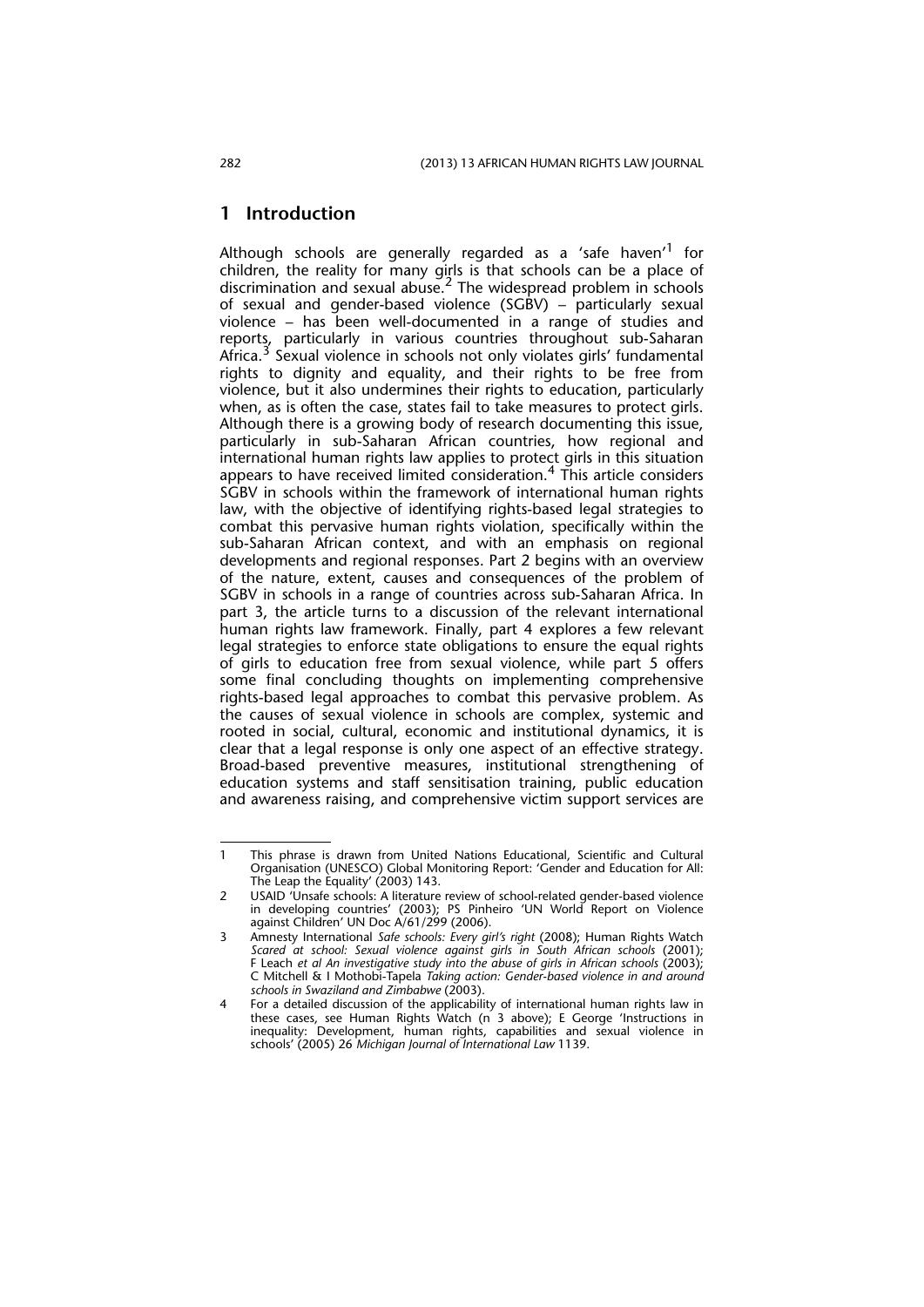all essential. Ultimately, however, legal measures are a critical first step, laying the groundwork with binding legal protections and enforcement mechanisms and establishing a comprehensive normative framework to better protect girls in schools.

## **2 Sexual and gender-based violence in schools in sub-Saharan Africa**

Gender-based violence (GBV) is 'violence that is directed against a woman because she is a woman or that affects women disproportionately'.<sup>5</sup> GBV encompasses a wide range of different types of violence, including psychological, physical, economic and sexual. However, the focus of this article is on sexual violence specifically, as it has been identified as a particularly widespread and harmful problem facing girls in schools throughout the region. The World Health Organisation (WHO) defines sexual violence as 'any sexual act, attempt to obtain a sexual act, unwanted sexual comments or advances … using coercion, threats of harm or physical force, by any person regardless of relationship to the survivor, in any setting'.6 All children are vulnerable to abuse, and boys, as well as girls, may be subjected to sexual violence. However, the undeniable reality is that 'girls are far more likely to be the victim of certain kinds of genderbased violence, such as sexual harassment and sexual assault'.7 Thus, although recognising the seriousness of all violence against children, boys or girls, the focus of this article is on sexual violence in schools, experienced overwhelmingly by girls.

#### **2.1 Nature and scope of sexual and gender-based violence in schools**

SGBV in schools occurs worldwide and in countries across the global north and global south alike, $8$  it is certainly not limited to countries of sub-Saharan Africa, which are of course widely diverse. However, this article focuses on this region generally due to the wide range of localised research on this issue,  $9$  which establishes it as a widespread regional problem, as well as the uniquely relevant legal protections found in the African human rights instruments. A growing body of research from countries across sub-Saharan Africa indicates that

<sup>5</sup> CEDAW Committee 'General Recommendation 19: Violence against women' (1992) para 6.

<sup>6</sup> Population Council *Sexual and gender-based violence in Africa: Literature review* (2008) 4.

<sup>7</sup> Amnesty International (n 3 above) 1.

USAID (n 2 above) i; Pinheiro (n 2 above).

The concentration of donor and lending programmes in this region helps to explain the comparatively high number of research studies: M Dunne *et al* 'Gender and violence in schools' background paper prepared for the Education for All Global Monitoring Report 2003/4, Gender and education for all: The leap to equality UN Doc 2004/ED/EFA/MRT/PI/19 5.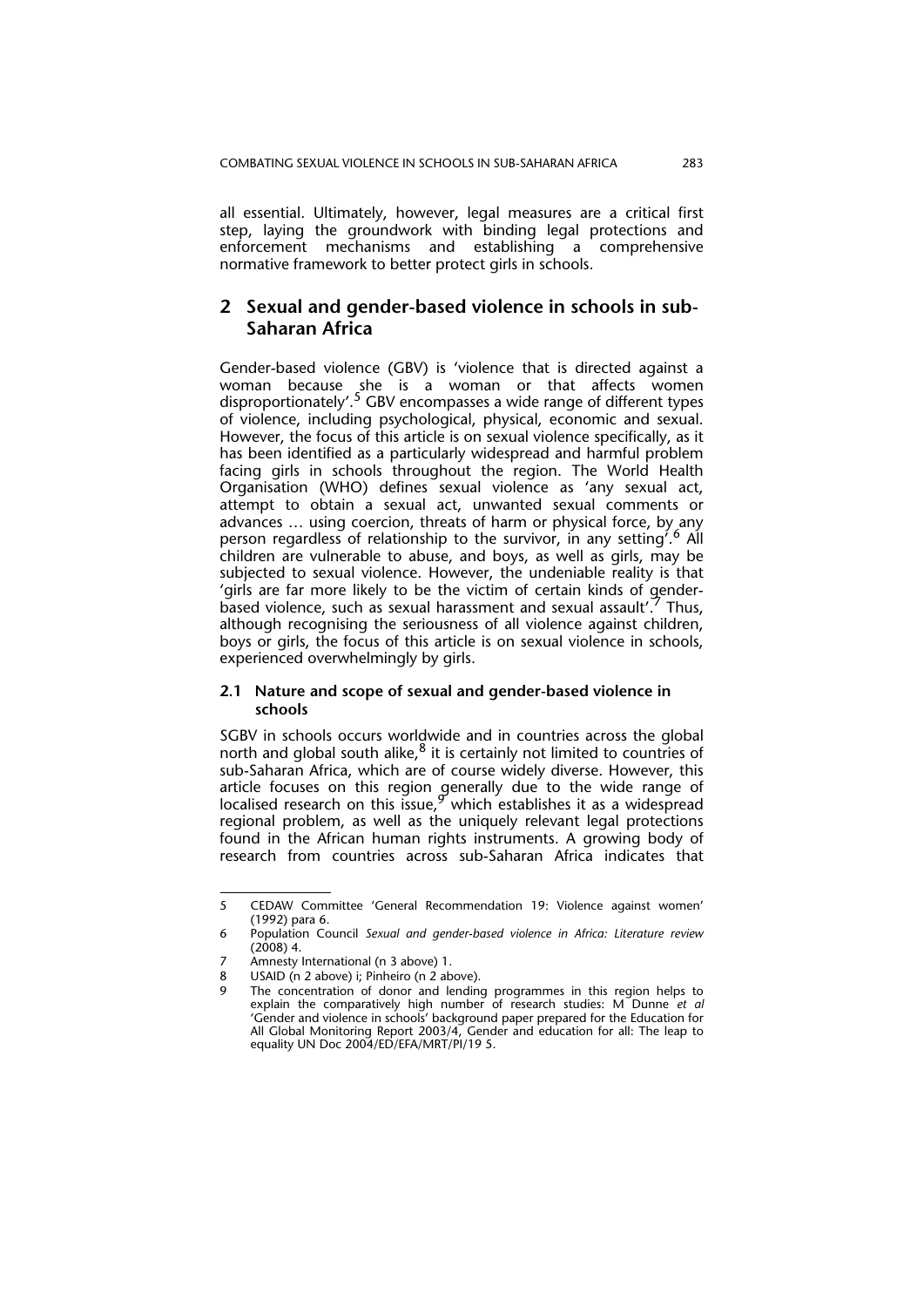gender-based sexual violence in schools is both widespread and generally tolerated.<sup>10</sup> This issue was noted as a major area of concern in regional consultations held for the United Nations (UN) World Report on Violence against Children.<sup>11</sup> A number of qualitative studies indicate that girls suffer abuse in schools ranging from verbal harassment, including propositioning for sexual favours, inappropriate touching, and forced sexual activity, including rape. Within the schools, such abuse is perpetrated both by male classmates and teachers or other school staff. It is most likely to occur in 'unsafe' areas such as toilets or dormitories.<sup>12</sup> Encounters or relationships between teachers and students sometimes occur under threat or on the promise of good grades or money.<sup>13</sup> Thus, students living in poverty are particularly vulnerable. $^{14}$  In countries where teenage pregnancy is common, teachers are sometimes identified as the father.<sup>15</sup> For example, of girls who dropped out of school due to pregnancy in Namibia during 2011, in at least 31 cases teachers were recorded as the father of the baby.<sup>16</sup> Further, reports indicate that girls who become pregnant due to sexual abuse by a teacher or classmate are often expelled from school.<sup>17</sup>

A 2003 study in Zimbabwe, Ghana and Malawi $1^8$  concluded that sexual aggression from male classmates was common, and generally tolerated within the schools.<sup>19</sup> There was also evidence of teacher sexual harassment: Of 28 school girls interviewed in-depth in Ghana, 27 per cent indicated that they had been propositioned by a teacher.<sup>20</sup> In Malawi, over half of the girls interviewed stated that they knew of girls who had been propositioned by a teacher,  $2^1$  and that it was common for girls to become pregnant by their teachers.<sup>22</sup> A 2012 study in Zambia found that 57 per cent of schoolgirls interviewed had personally experienced sexual harassment or violence from a teacher, male student, or a man they encountered while traveling to school.23 More than half stated they knew of teachers who had sexually harassed or abused female students, while 14 per

Leach (n 3 above) 81.

23 Women and Law in Southern Africa-Zambia *et al 'They are destroying our futures': Sexual violence against girls in Zambia's schools* (2012) 18.

<sup>10</sup> N Jones *et al* 'Painful lessons: The politics of preventing sexual violence and bullying at school' (Working Paper 295) (Overseas Development Institute 2008) viii 16.

<sup>11</sup> Pinheiro (n 2 above).

<sup>12</sup> Leach (n 3 above) 44 81.

<sup>13</sup> Pinheiro (n 2 above) 120.

George (n 4 above) 1150.

<sup>15</sup> Leach (n 3 above) 83.

<sup>16</sup> D Kisting 'Close to 1 500 pregnant girls drop out in 2010' *The Namibian* 18 January 2011.

<sup>17</sup> Pinheiro (n 2 above) 120.<br>18 Leach (n 3 above).

Leach (n 3 above).

<sup>19</sup> Leach (n 3 above) 44 81.

<sup>20</sup> Leach (n 3 above) 45.<br>21 Leach (n 3 above) 81.

<sup>22</sup> Leach (n 3 above) 83.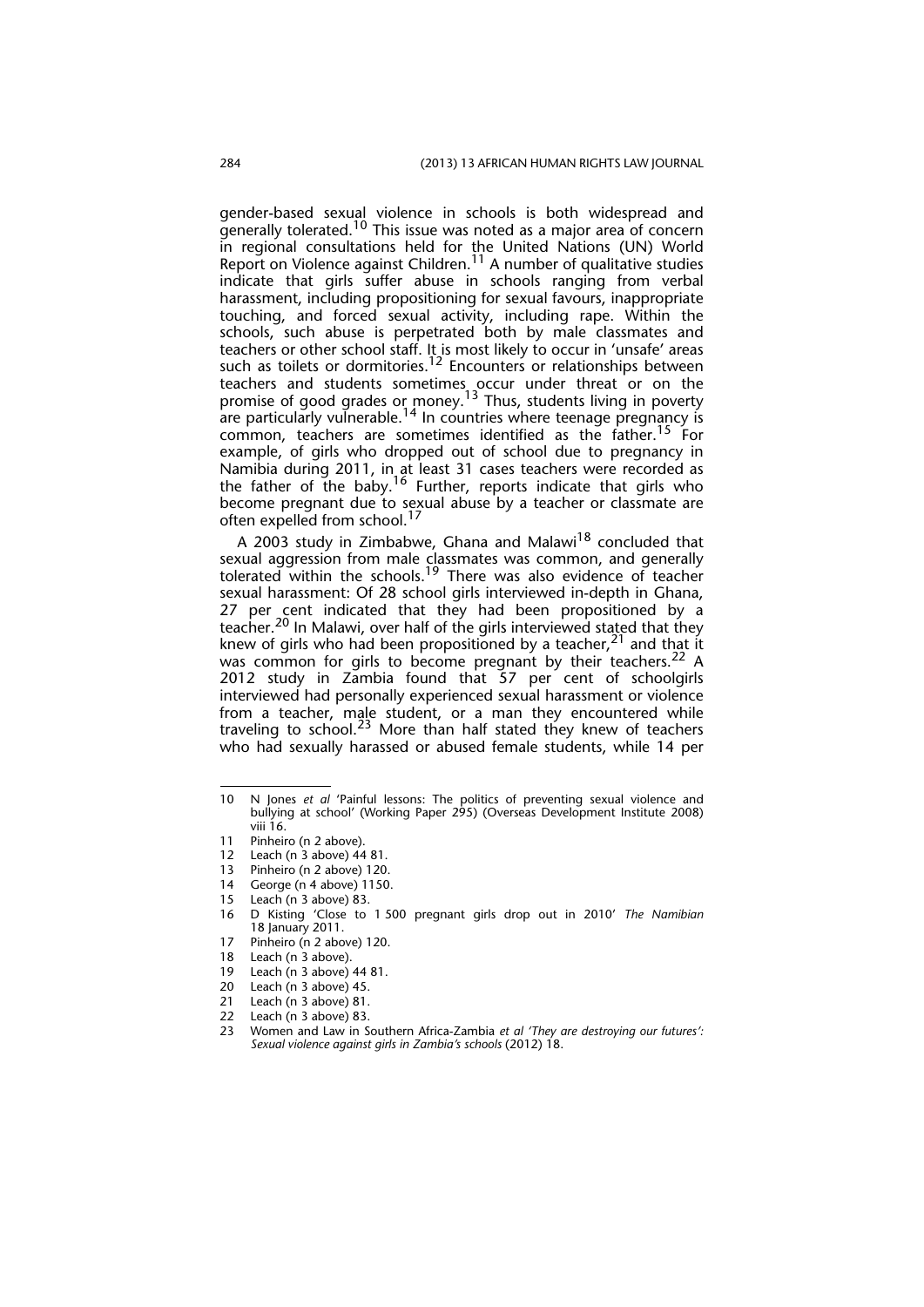cent had personally experienced this.<sup>24</sup> A 2004 study in Zimbabwe and Swaziland by the United Nations Children's Fund (UNICEF) also confirmed the problem of sexual abuse of girls, both by teachers and male classmates.<sup>25</sup> In focus group discussions, 'the girls showed how teachers "touch touch" them, especially in secluded places like a storeroom, teacher's quarters or dark corners and the sports ground',<sup>26</sup> and reported verbal sexual harassment\_such as propositioning from teachers as a common occurrence.<sup>27</sup> The girls also indicated that they suffered abuse from boys, and that teachers who were aware of this behaviour did nothing to intervene.<sup>28</sup> Smallscale, localised studies from Lesotho<sup>29</sup> and Namibia<sup>30</sup> report similar findings, while a small study in Kenya found that 95 per cent of 20 high school girls interviewed had experienced sexual harassment or violence at school, mostly perpetrated by male students.<sup>31</sup> A 1998 study on the frequency of rape among South African women found that of women who reported being victims of child rape (under the age of 15), 33 per cent had been raped by teachers.<sup>32</sup> A study by Human Rights Watch in 2001 confirmed that 'sexual abuse and harassment of girls by both teachers and students is widespread in South Africa', and highlighted the serious implications for girls trying to exercise their right to education.<sup>33</sup> In a particularly extreme incident of school sexual violence in 1991, male students broke into the girls' dormitory at a boarding school in Kenya and raped over 70 schoolgirls; during the rampage; 19 of the girls were killed.<sup>34</sup>

Overall, the research overwhelmingly points to widespread tolerance of SGBV among school staff and officials; rarely are perpetrators, whether teachers or other school staff or male students, punished. A study conducted between 2003 and 2009 in Kenya revealed that, while 12 660 girls were sexually abused by their teachers, only 633 teachers were ultimately charged with sexual offences.<sup>35</sup> In the South African context it has been noted that '[g]irls who did report abuse felt that school officials responded with

<sup>24</sup> WLSA (n 23 above) 18.

<sup>25</sup> Mitchell (n 3 above) 51-53.

<sup>26</sup> Mitchell (n 3 above) 51.<br>27 Mitchell (n 3 above) 52

<sup>27</sup> Mitchell (n 3 above) 52.<br>28 Mitchell (n 3 above)

Mitchell (n 3 above).

<sup>29</sup> MV Ngakane *et al* 'Experiencing violence in schools: Voices of learners in the Lesotho context' (2012) 14 *Anthropologist* 39-48.

<sup>30</sup> S Felton *et al Girls' education in Rundu educational region: A report on a field assessment* (2002).

<sup>31</sup> BA Abuya *et al* 'A phenomenological study of sexual harassment and violence among girls attending high schools in urban slums, Nairobi, Kenya' (2012) 11 *Journal of School Violence* 331.

<sup>32</sup> R Jewkes *et al* 'Rape of girls in South Africa' (2002) *The Lancet* 319.

<sup>33</sup> Human Rights Watch (n 3 above) 5-6.

<sup>34</sup> F Banda *Women, law and human rights: An African perspective* (2005) 177.<br>35 Integrated Regional Information Networks (IRIN) 'Analysis: Sex abuse in

Integrated Regional Information Networks (IRIN) 'Analysis: Sex abuse in Kenyan schools' 30 May 2011 http://www.ecoi.net/local\_link/161054/264816\_en.html (accessed 20 February 2013).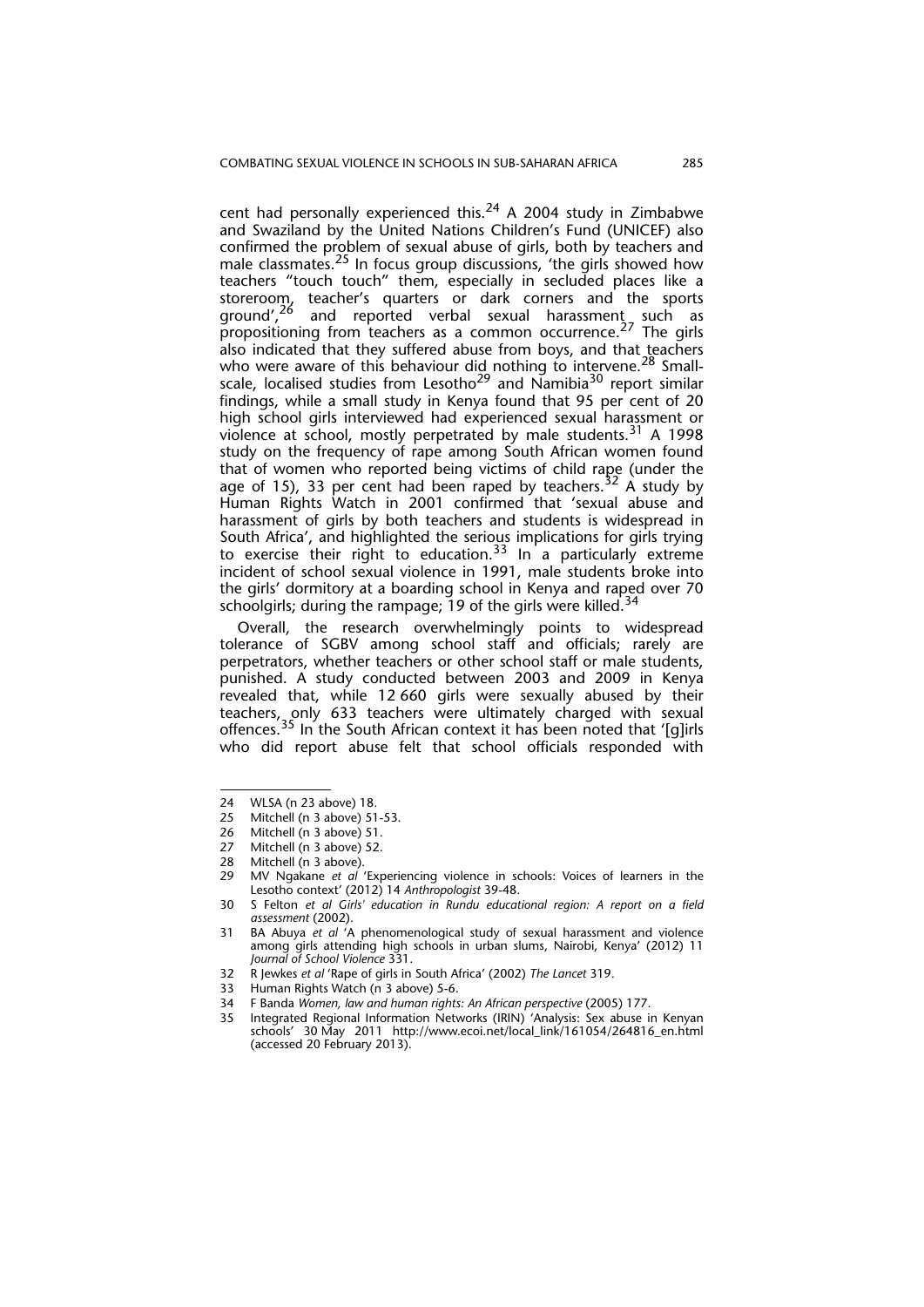indifference, willed disbelief, and hostility'.<sup>36</sup> As one report observes, '[s]chools in many countries turn a deaf ear to the female students' complaints and many girls do not even complain because of a fear of reprisals, especially from teachers, but also because they believe that nothing will be done'.37 Indeed, it is generally assumed that the vast majority of incidents are never reported. One study from Zambia found that although 57 of the 105 schoolgirls interviewed had experienced sexual harassment or abuse, only three had reported the incidents.<sup>38</sup> The prevailing perception that such abuse is commonly viewed as an 'inevitable part of daily school life',  $39$  contributes to a lack of political will to address the issue and a failure of various levels of government to take responsibility.40 As George puts it, '[l]eft unchecked, sexual violence serves to offer clear instruction that legitimates violence and reinforces gender inequality'.<sup>41</sup> Such widespread impunity serves to further normalise such behaviour, and undoubtedly perpetuates the cycle of violence. According to one study, '[i]f is not difficult to see that in a context where schools take no action to discipline aggressive behaviour or sexual misconduct, where the majority of cases go unreported and prosecutions are rare, it can easily thrive<sup>742</sup>

#### **2.2 Causes and consequences of sexual and gender-based violence in schools**

The causes of sexual violence in schools are complex and deeply rooted in social, cultural, economic and institutional factors. As one report notes:<sup>43</sup>

School-based violence is not a problem confined to schools but a complex, multifaceted societal issue. Schools are social spaces within which the power relationships, domination and discrimination practices of the community and wider society are reflected.

An in-depth discussion on the myriad causes of sexual violence in schools is beyond the scope of this article, but it is helpful to outline in broad strokes some of the most significant factors. Social and cultural norms that entrench patriarchal gender relations and perpetuate discrimination and inequality of girls are underlying causes of genderbased violence generally, and contribute to the often systemic nature of sexual violence in schools. The imbalance of power between girls and male teachers and staff members in positions of trust and

<sup>36</sup> George (n 4 above) 1155.<br>37 USAID (n 2 above) iii.

USAID (n 2 above) iii.

<sup>38</sup> WLSA (n 23 above) 35.<br>39 Leach (n 3 above) 64.

<sup>39</sup> Leach (n 3 above) 64.<br>40 LINESCO (n 1 above)

UNESCO (n 1 above) 145.

<sup>41</sup> George (n 4 above) 1201.

<sup>42</sup> Leach (n 3 above) ix.

<sup>43</sup> UNICEF, Plan West Africa, Save the Children Sweden West Africa & ActionAid *Too often in silence: A report on school-based violence in West and Central Africa* (2010) 42.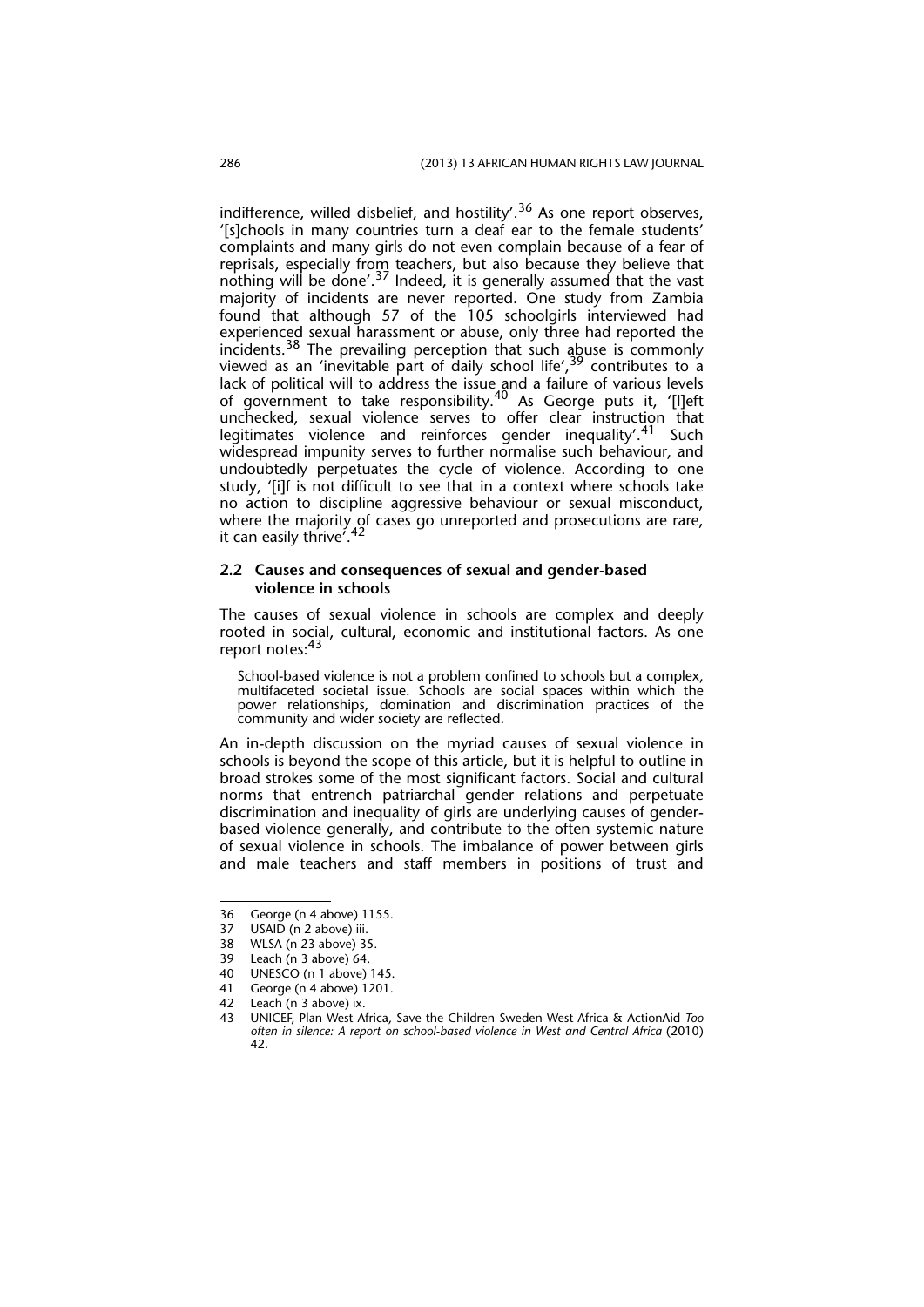authority is particularly significant. A UNICEF study of West and Central Africa concluded that '[t]he most frequently-cited situations of sexual abuse in the 23 countries are based directly on the position of authority occupied by teachers'.44 Poverty is also a notable factor. As noted above, studies have found that some girls engage in transactional sex with teachers under economic pressure in order to afford school fees or obtain spending money, or to secure good grades.<sup>45</sup> As outlined above, institutional weaknesses within the education system, such as severely under-resourced schools, underpaid and undertrained teachers, poorly-designed school grounds (with toilets or hostels in isolated areas, for example), poor disciplinary standards and a culture of impunity for sexual misconduct by both students and staff, are major contributing factors. Unfamiliarity with legal remedies and/or fear or mistrust of the police and court system on behalf of victims and their families also contribute to underreporting and impunity, as noted above. One commentator observes that, in some countries, informally settling cases rather than reporting to the police or schools for formal investigation is the most common response. $^{47}$  The range of entrenched and systemic causes of sexual violence in schools indicates a need for a wide range of responses in addition to legal measures, focused on prevention and victim services, including public education and awareness raising regarding legal prohibitions and remedies, provision of appropriate police services and victim support services, teacher training and sensitisation, and institutional strengthening of education systems.

For those students who are subjected to it, the consequences of sexual violence in schools are severe. There is obviously a serious emotional and psychological impact for girls who experience abuse.  $48$ Physical health consequences are a critical concern, particularly with regard to unwanted youth pregnancy and the spread of sexuallytransmitted infections, especially HIV.<sup>49</sup> In addition, SGBV severely affects the ability of girls to participate in school and therefore fully access their rights to education. It perpetuates gender discrimination and inequality in the classroom, especially when it goes unnoticed and unpunished, as is often the case. As one report notes:  $50$ 

A number of studies stress that fear or experience of sexual violence in schools is a major reason behind some girls' underperformance in schools and/or dropping out of school, which is reflected in girls' lower enrolment rates at the secondary school level.

<sup>44</sup> N Maalla M'Jid *Sexual abuse and exploitation of children in West and Central Africa* (2008) 17.

<sup>45</sup> UNICEF *et al* (n 43 above) 28.

As above.

<sup>47</sup> Maalla M'Jid (n 44 above) 19.

<sup>48</sup> Jones (n 10 above) 11.<br>49  $\left| \right|$  1154ID (n 2 above) iii

USAID (n 2 above) iii.

<sup>50</sup> Jones (n 10 above) 17.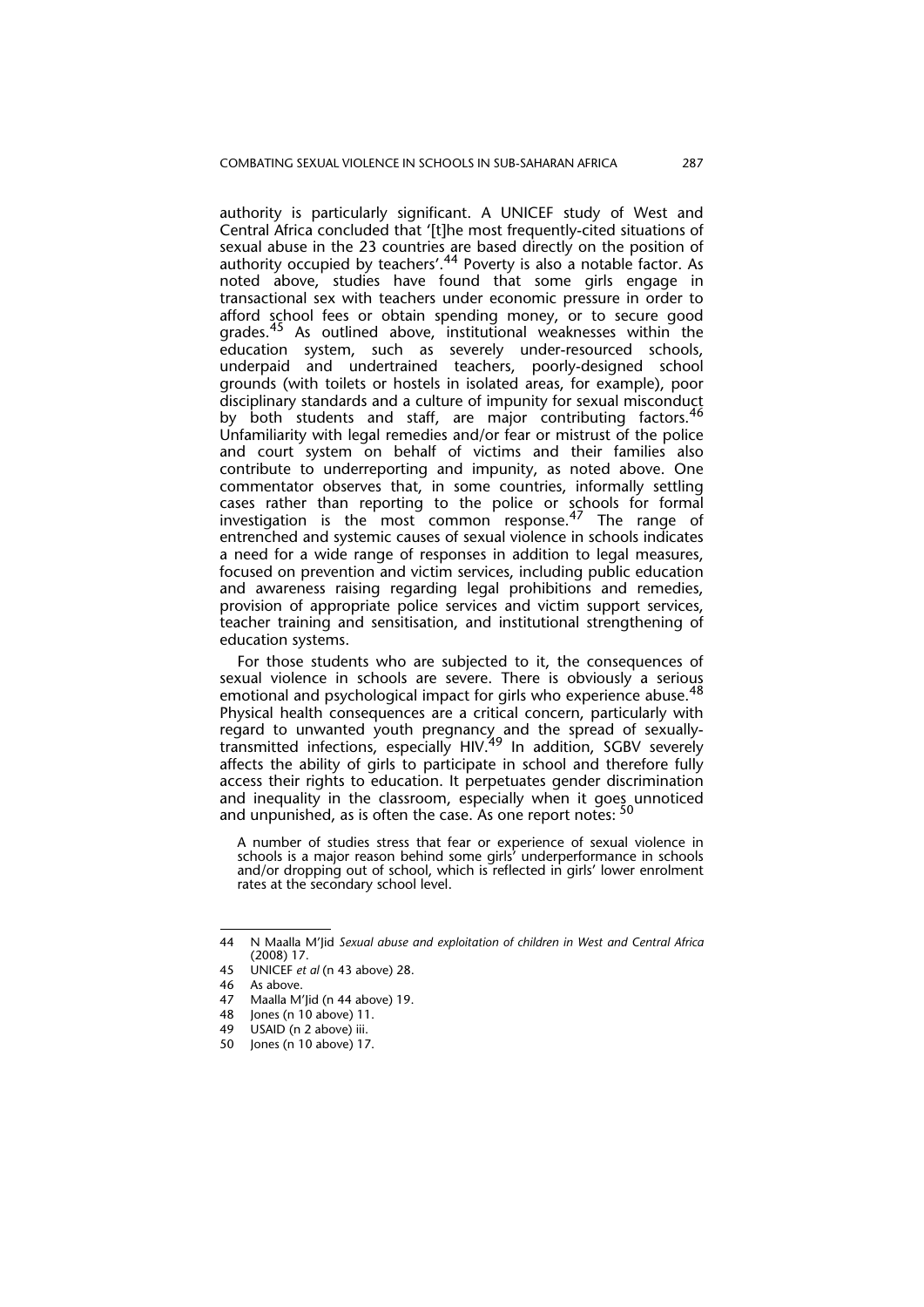In some cases, parents choose to keep children out of school for fear of their safety.<sup>51</sup> Although incidents of SGBV are often not reported, or even considered to be gender-based violence as distinct from general school violence, 'there is no doubt that underachievement and high drop-out rates for some children are linked to gender-based violence'.52 Moreover, because education is a 'multiplier right' which enhances the realisation of other fundamental rights, a denial of education carries life-long consequences.<sup>5</sup>

#### **3 International and regional human rights framework**

SGBV in schools, especially when it is tolerated with impunity, implicates a number of overlapping and interrelated fundamental human rights protected under international human rights law: the right to dignity; the right to equality and non-discrimination; the right to be free from violence; and the right to education. This discussion focuses on the international and African regional human rights treaties that specifically protect women and children broadly across the African continent: the UN Convention on the Elimination of All Forms of Discrimination Against Women (CEDAW);<sup>54</sup> the UN Convention on the Rights of the Child (CRC);<sup>55</sup> the Protocol to the African Charter on Human and Peoples' Rights on the Rights of Women in Africa (African Women's Protocol);<sup>56</sup> and the African Charter on the Rights and Welfare of the Child (African Children's Charter).<sup>57</sup> In addition, subregional bodies have introduced relevant binding instruments pertaining to women's rights and sexual violence, such as the South African Development Community's binding Protocol on Gender and Development (SADC Protocol).<sup>58</sup>

The right to equality and non-discrimination on the basis of sex is a fundamental right protected in all human rights instruments.<sup>59</sup> Article 2 of CEDAW specifically prohibits all forms of discrimination against

<sup>51</sup> Jones (n 10 above) 11.<br>52 UNESCO (n 1 above) 1

UNESCO (n 1 above) 144.

<sup>53</sup> L Mwambene 'Implementing the girl child's right to education in selected countries in Africa' in J Sloth-Nielsen (ed) *Children's rights in Africa: A legal perspective* (2008) 219.

<sup>54 (1979) 1249</sup> UNTS 13. All but three African states are party to CEDAW.

<sup>55 1577</sup> UNTS 3 (in force 2 September 1990). All African states except Somalia are party to CRC. 56 (2003) Assembly/AU/Dec 14(II) (in force 2005). Of Africa's 54 states, 31 are party

to the Protocol. 57 (1990) OAU Doc CAB/LEG/TSG/Rev 1. Forty-six African states are party to the

African Children's Charter.

<sup>58</sup> SADC Protocol on Gender and Development (2008).

<sup>59</sup> Eg, art 2 Universal Declaration of Human Rights, GA Res 217 (III), UN GAOR, 3d sess Supp 13, UN Doc A/810 (1948); arts 2, 3 & 26 International Covenant on Civil and Political Rights (1969) 999 UNTS 171 (in force 1976); art 2 African Charter on Human and Peoples' Rights (1981) OAU Doc CAB/LEG/67/3 rev. 5, 21 *ILM* 58 (in force 1982).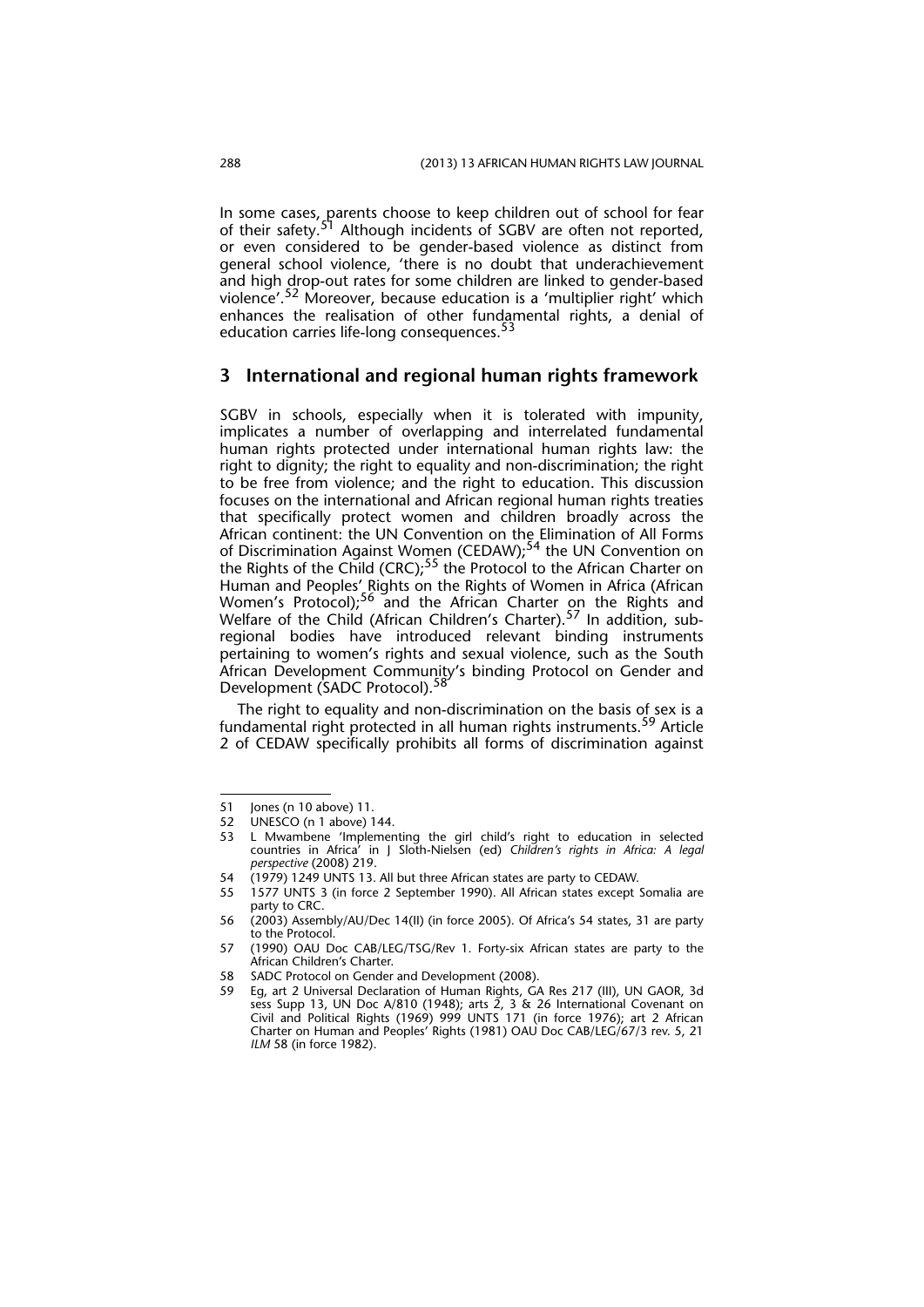women, and imposes duties upon states to implement measures prohibiting discrimination in all spheres, while article 3 obligates states to take measures to ensure women's equality. Similarly, article 2 of the African Women's Protocol imposes an obligation upon all state parties to eliminate discrimination against women. Note that the African Women's Protocol expressly applies to all 'persons of female gender, including girls'.<sup>60</sup> Article 2 of CRC requires that the state guarantee all rights within the treaty without discrimination, and take measures to ensure that children are protected from all forms of discrimination. There is clear international consensus that genderbased violence constitutes discrimination against women.<sup>61</sup> According to the CEDAW Committee, the body tasked with monitoring implementation of the treaty, 'gender-based violence is a form of discrimination' on the basis of sex.<sup>62</sup> Thus, the SGBV that girls experience in schools in sub-Saharan Africa (and elsewhere) is itself regarded as a form of discrimination.

The African Women's Protocol goes further than CEDAW and expressly prohibits all forms of violence against women, including sexual violence. Article 3(4) protects the right to dignity, which includes the state's duty to protect women from 'all forms of violence, particularly sexual and verbal violence'.<sup>63</sup> Article 4 protects the right to integrity and security of the person, which includes a duty upon states to 'enact and enforce laws to prohibit all forms of violence against women, including unwanted or forced sex whether the violence takes place in private or public'.<sup>64</sup> Most importantly, article 12(1) expressly obligates states to take all appropriate measures to 'protect women, especially the girl-child, from all forms of abuse, including sexual harassment in schools and other educational institutions and provide for sanctions against the perpetrators of such practices'.<sup>65</sup> This is the strongest and most explicit articulation of the right of girls to be free from sexual violence in schools in any international instrument.

Article 19 of CRC requires states to take all appropriate measures to protect children from all forms of violence, including sexual abuse, 'while in the care of parents, legal guardians, or any other person who has the care of the child', <sup>66</sup> which includes school personnel.<sup>67</sup> Article 34 further provides that 'states parties undertake to protect the child from all forms of sexual exploitation and sexual abuse'. Article 16(1) of

<sup>60</sup> Art 1(k) African Women's Protocol.

<sup>61</sup> CEDAW GR 19 (n 7 above) para 1; *Opuz v Turkey* ECtHR, Application 33401/02, judgment of 7 June 2009; *Gonzalez v Mexico* judgment (IACtHR, 16 November  $(2009)$ .

<sup>62</sup> CEDAW GR 19 (n 7 above) para 1.

<sup>63</sup> Art 3(4) African Women's Protocol.

<sup>64</sup> Art 4(2)(a) African Women's Protocol.

<sup>65</sup> Art 12(1)(c) African Women's Protocol.

<sup>66</sup> Art 19(1) CRC.

<sup>67</sup> CRC General Comment 13: The right of the child of freedom from all forms of violence UN Doc CRC/C/GC/13 (2011) para 33.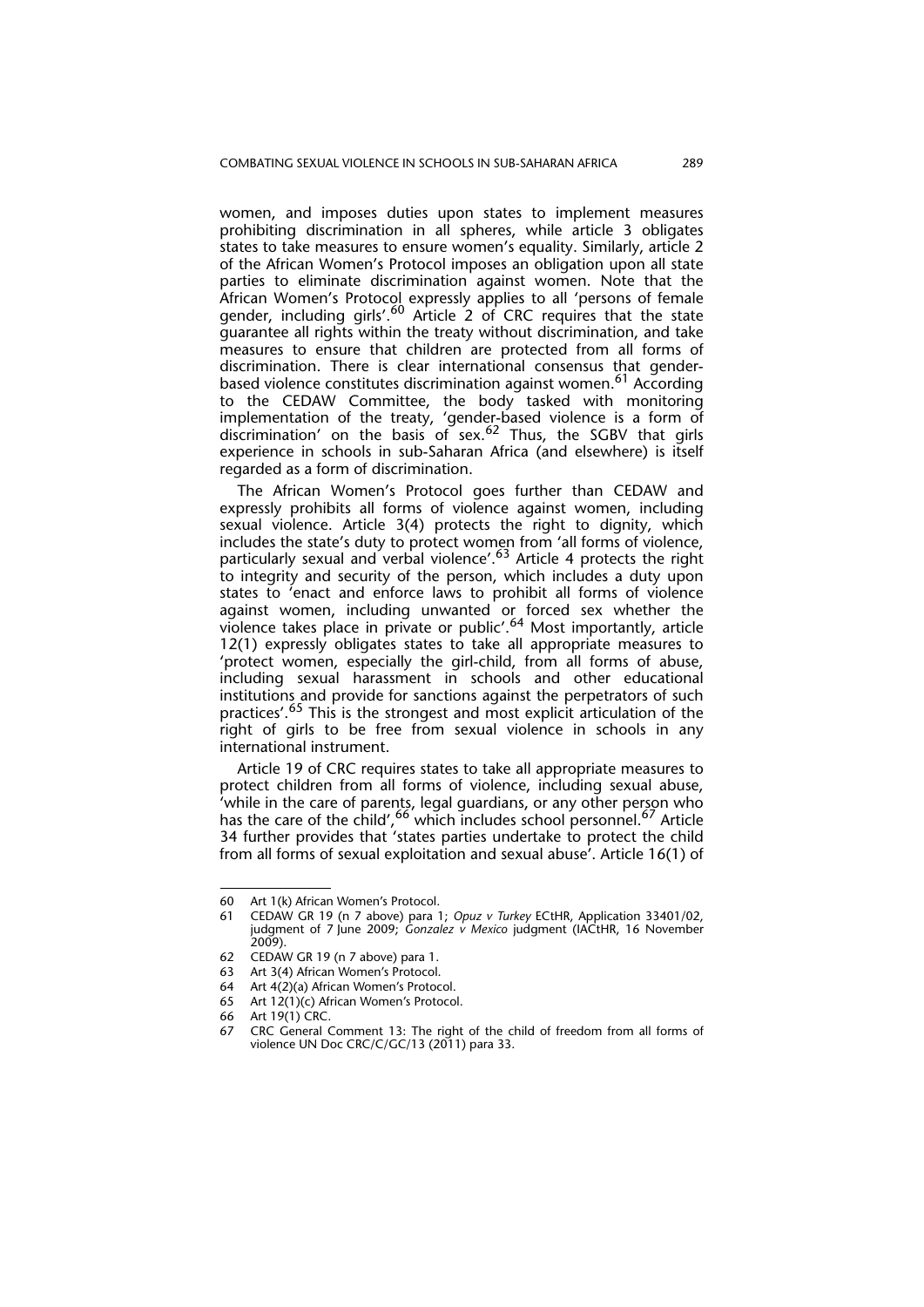the African Children's Charter also requires states to take specific measures to protect the child from mistreatment, including sexual abuse, 'while in the care of a parent, legal guardian or school authority or any other person who has the care of the child', expressly including 'school authority'. In addition, article 27 generally requires states 'to protect the child from all forms of sexual exploitation and sexual abuse'. Specifically, states must take measures to prevent 'the inducement, coercion or encouragement of a child to engage in any sexual activity'.

The right to education is recognised as a fundamental right in a number of international treaties.<sup>68</sup> According to the internationallyrecognised '4A' framework, education must be available, accessible, acceptable and adaptable.<sup>69</sup> The requirement of accessibility is particularly relevant to this discussion because it requires the elimination of discrimination in access to and benefit from education, in law and in fact.<sup>70</sup> Consequently, states have a duty to 'take measures to redress any *de facto* discrimination' in schools.71 The importance of addressing gender discrimination in access to education has been recognised by the international community: The Dakar Framework on Education emphasises that 'gender-based discrimination remains one of the most intractable constraints to realising the right to education'.<sup>72</sup> Consequently, 'achieving gender equality in education by 2015, with a focus on ensuring girls' full and equal access to and achievement in basic education',  $73$  was reaffirmed as a Millennium Development Goal.<sup>74</sup>

States have a range of obligations to ensure the equal rights of all children to education without discrimination. Article 10 of CEDAW specifically requires 'state parties to take all appropriate measures to eliminate discrimination against women to ensure to them equal rights with men in the field of education'. Article 12(1)(a) of the African Women's Protocol also obligates states to 'eliminate all forms of discrimination against women and guarantee equal opportunity and access in the sphere of education and training', and expressly prohibits sexual violence in schools.<sup>75</sup> The Women's Protocol also provides that states have a duty to 'provide access to counselling and rehabilitation services to women who suffer abuses and sexual harassment'<sup>76</sup> in schools. Similarly, the SADC Protocol expressly

<sup>68</sup> See art 13 International Covenant on Economic, Social and Cultural Rights (1966) 993 UNTS 3 (in force 1976); African Charter (n 59 above).

<sup>69</sup> ESCR Committee General Comment 13: The right to education UN Doc E/C.12/ 1999/10 (8 December 1999) para 6.

<sup>70</sup> ESCR Committee General Comment 13 (n 69 above) paras 6 & 37.<br>71 ESCR Committee General Comment 13 (n 69 above) para 37.

ESCR Committee General Comment 13 (n 69 above) para 37.

<sup>72</sup> Dakar Framework for Action *Education for all: Meeting our collective commitments* (2000) 16.

<sup>73</sup> Dakar Framework (n 72 above) art 7(v).

<sup>74</sup> Millennium Declaration, GA Res 55/22 (2000).<br>75 Art 12(1)(c) African Women's Protocol.

Art 12(1)(c) African Women's Protocol.

<sup>76</sup> Art 12(1)(d) African Women's Protocol.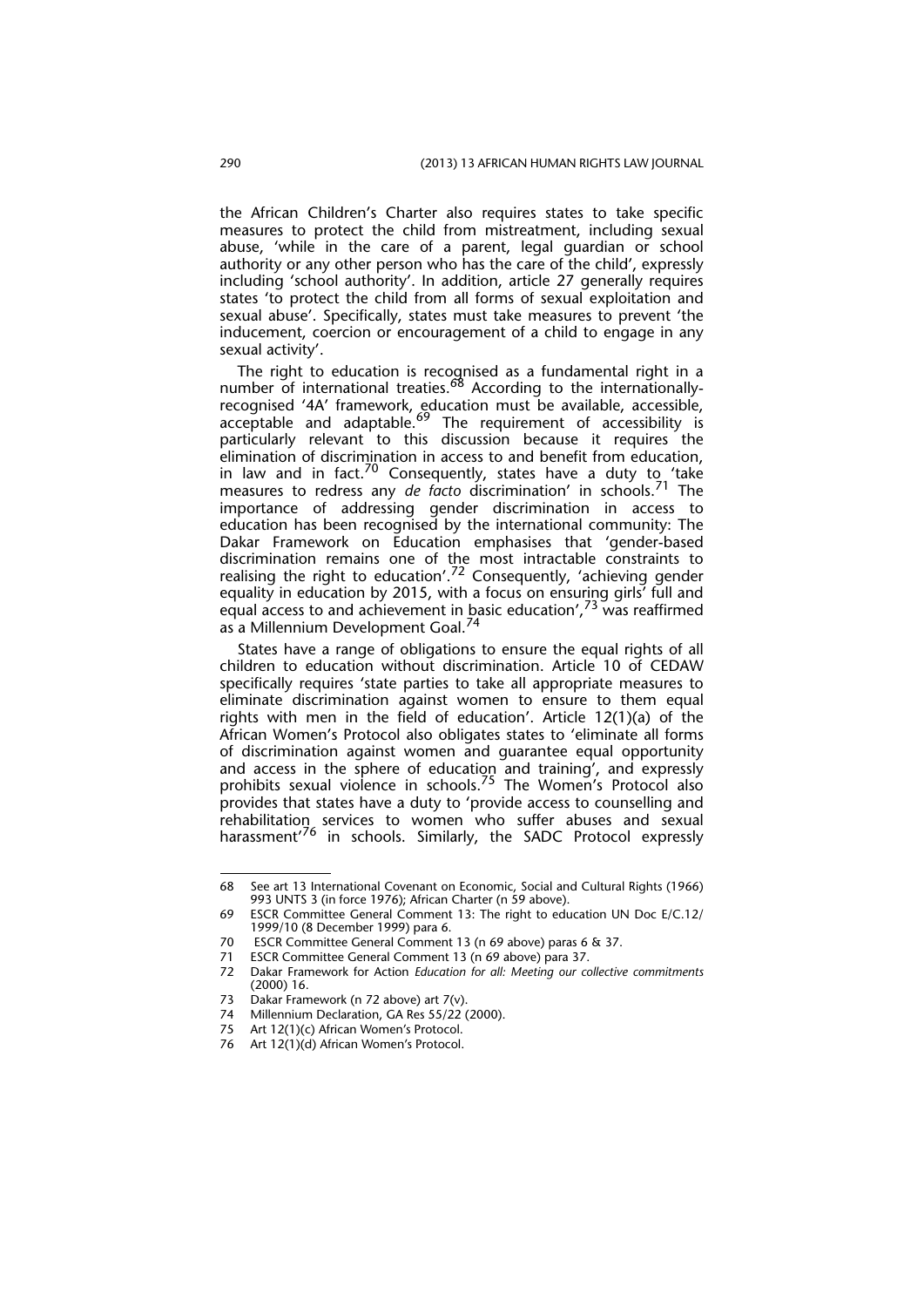requires Southern African states to 'adopt and implement gendersensitive educational policies and programmes addressing gender stereotypes in education and gender-based violence'.<sup>77</sup> CRC also protects the right to education in article 28. Article 29(1) goes on to specify that the education of the child shall be directed to specific aims, including respect for human rights<sup>78</sup> and gender equality.<sup>79</sup> The Committee on the Rights of the Child (CRC Committee) highlights the consequences of discrimination for a child's dignity and the ability to benefit from the right to education.<sup>80</sup> The Committee has also stated that the failure to prevent violence in schools and to protect students within schools could deny the right to education guaranteed under articles 28 and 29.<sup>81</sup> The African Children's Charter protects the right to education in article 12. In an important expansion of the right to education beyond that guaranteed in CRC, the African Children's Charter provides that states have an obligation to 'take special measures in respect of female ... children, to ensure equal access to education for all sections of the community'.<sup>82</sup>

As Human Rights Watch argues: 83

Failure to prevent and redress persistent gender-based violence in all its forms – from rape to sexual harassment – operates as a *de facto* discriminatory deprivation of the right to education for girl children in violation of international and national legal obligations.

However, the right to education also necessarily includes the right to equality, and freedom from gender discrimination and violence. The overlapping and interrelated nature of the rights outlined above is obvious. Moreover, the right to education extends beyond simple access to school to include the equal rights of girls to enjoy their rights *within* education, free from gender-based violence.

### **4 Legal strategies to combat gender-based violence in schools**

#### **4.1 State obligations**

The comprehensive international normative framework prohibiting SGBV in schools does not necessarily translate into effective implementation in practice at the domestic level. However, states that are party to any of the human rights treaties discussed above have a

<sup>77</sup> Art 14 SADC Protocol (n 58 above).

<sup>78</sup> Art 28(1)(b) CRC.<br>79 Art 28(1)(d) CRC.

<sup>79</sup> Art  $28(1)(d)$  CRC.<br>80 CRC General Com

<sup>80</sup> CRC General Comment 1: The aims of education UN Doc CRC/GC/2001/1 (2001) para 10.

<sup>81</sup> CRC 'Day of General Discussion on Violence against Children within the Family and in Schools' UN Doc CRC/C/111 para 679 (b).

<sup>82</sup> Art 11(3)(e) African Children's Charter.

<sup>83</sup> Human Rights Watch (n 3 above) 111; George (n 6 above) 1148.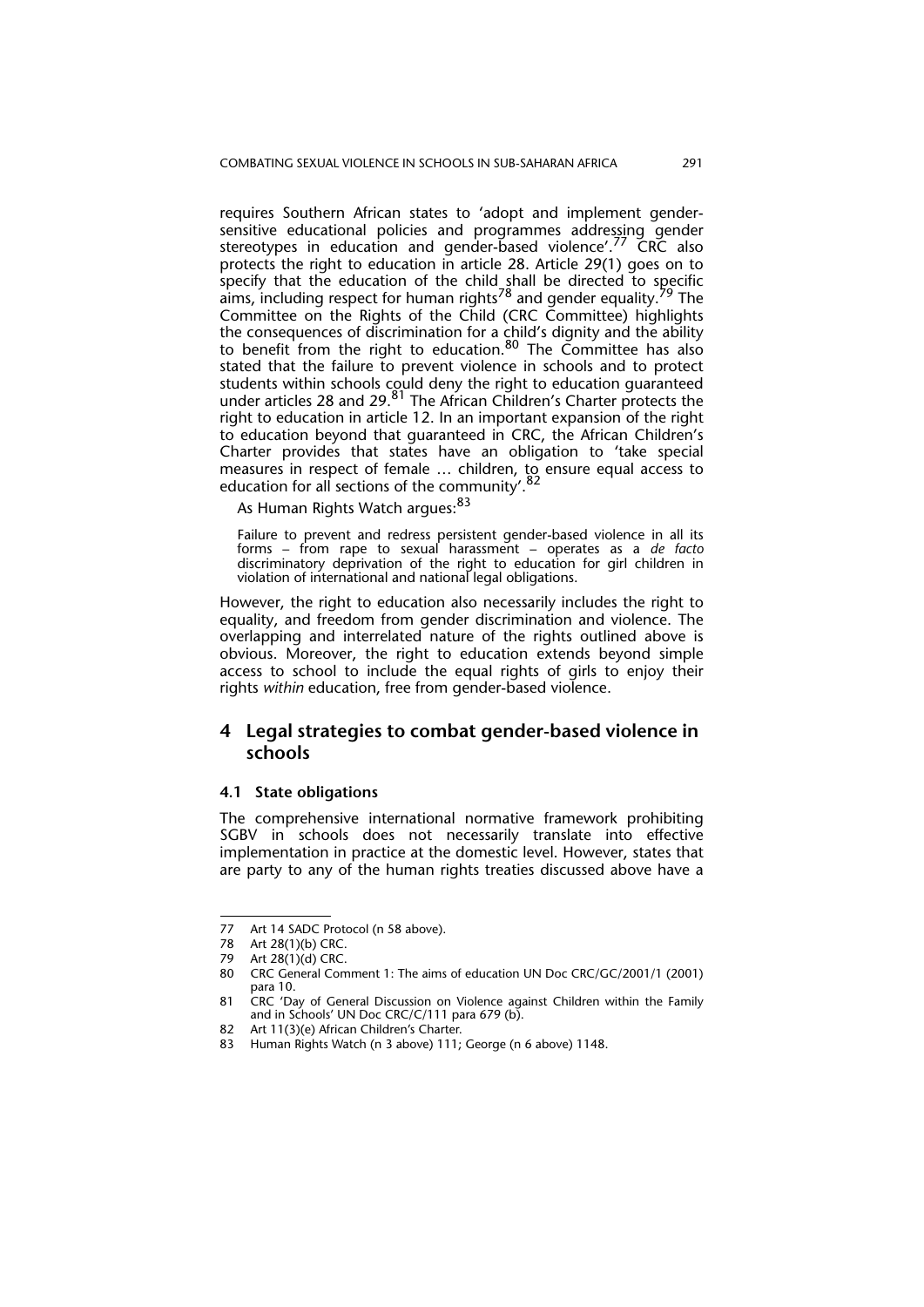resulting positive duty to take measures to implement their treaty obligations. Article 2 of both CEDAW and the African Women's Protocol requires all states parties to take all appropriate measures, including legislation, to ensure the elimination of all forms of sex discrimination and realisation of all treaty rights. Moreover, the state has a duty to ensure the right to a remedy for any violations of rights guaranteed in the treaties. For example, the African Women's Protocol obligates the state to 'provide for appropriate remedies to any woman whose rights or freedoms ... have been violated'.<sup>84</sup> Article 1 of the African Children's Charter, likewise, obligates states to adopt legislative or other measures to ensure the protection of the treaty rights. The CRC Committee outlines the comprehensive duties to protect children under article 4 in detail, including<sup>85</sup>

due diligence and the obligation to prevent violence or violations of human rights, the obligation to protect child victims and witnesses from human rights violations, the obligation to investigate and to punish those responsible, and the obligation to provide access to redress human rights violations.

When states fail to take appropriate measures, and to exercise due diligence, to prevent, protect and punish violent actions, even if perpetrated by private persons, it can give rise to responsibility under international law.86 Although non-binding, the UN Declaration on the Elimination of Violence against Women provides that states have a duty to '[e]xercise due diligence to prevent, investigate and … punish acts of violence against women, whether those acts are perpetrated by the state or by private persons'.<sup>87</sup> These obligations have been applied in leading international jurisprudence to find violations in cases where state authorities failed to take appropriate measures and exercise due diligence to protect women at risk of violence from private actors and punish perpetrators.88 In *Zimbabwe Human Rights NGO Forum v Zimbabwe*, 89 a case regarding amnesty for perpetrators of political violence, the African Commission on Human and Peoples' Rights (African Commission) adopted and affirmed the 'due diligence' principle explained above, stating that '[h]uman rights law imposes obligations on states to protect citizens or individuals under their jurisdiction from the harmful acts of others'.<sup>90</sup> The decision specifically cited the UN Declaration on the Elimination of Violence against Women as a source for this standard at international law,  $91$  and

<sup>84</sup> Art 25 African Women's Protocol.<br>85 CRC General Comment 13 (n 67

<sup>85</sup> CRC General Comment 13 (n 67 above) para 5.

<sup>86</sup> C Benninger-Bludel (ed) *Due diligence and its application to protect women from violence* (2008) 13; *Velasquez Rodriguez v Honduras*, judgment (IACtHR, 29 July 1988).

<sup>87</sup> UN Doc A/RES/48/104 (1994) art 4(c).

<sup>88</sup> See *Opuz* (n 61 above); *Gonzalez* (n 61 above).

<sup>89 (2006)</sup> AHRLR 128 (ACHPR 2006).<br>90 Zimbabwe Human Riahts NGO Foru

<sup>90</sup> *Zimbabwe Human Rights NGO Forum* (n 89 above) para 143.

<sup>91</sup> *Zimbabwe Human Rights NGO Forum* (n 89 above) fn 153.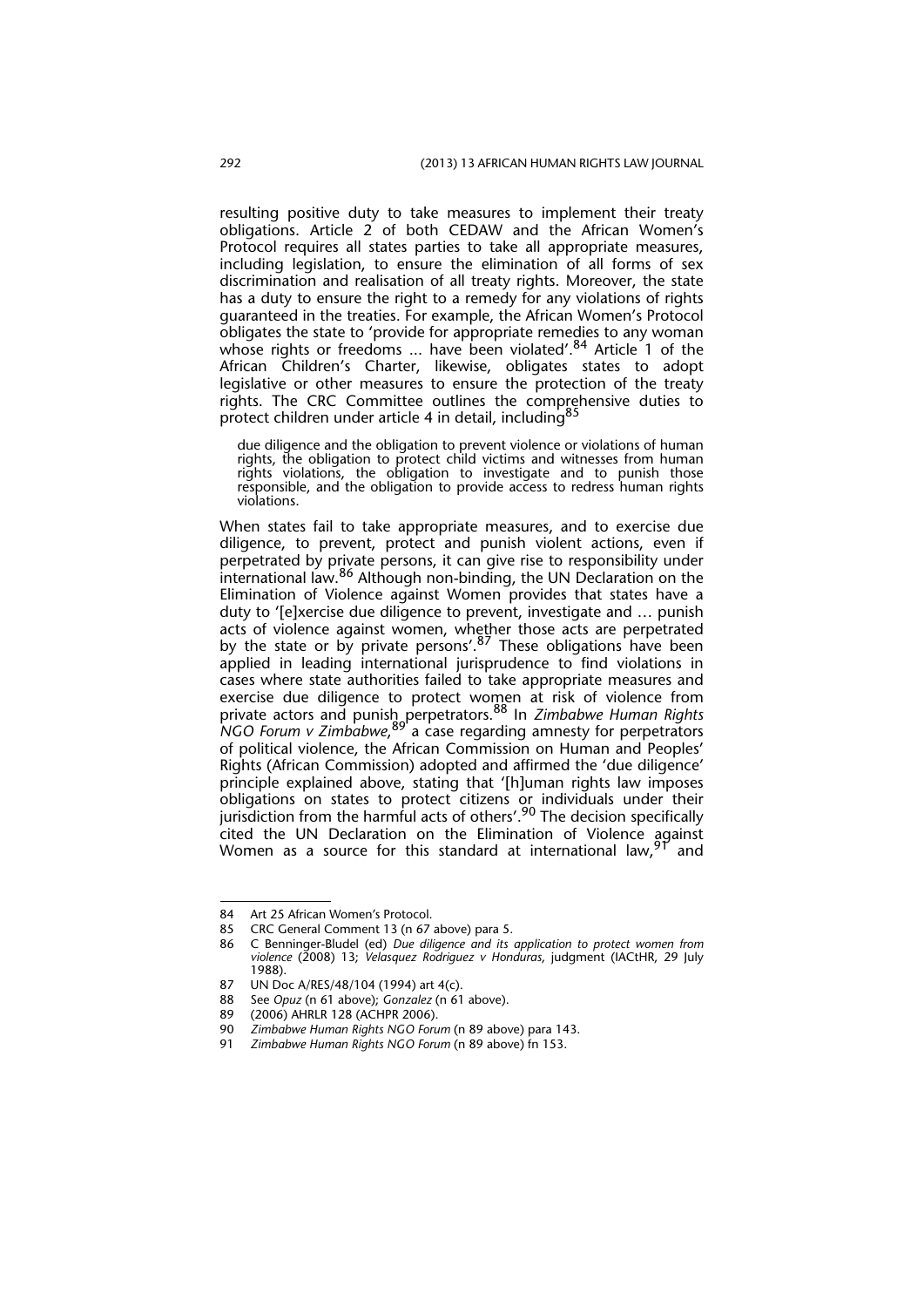concluded that 'a state can be held complicit where it fails systematically to provide protection of violations<sup>'.92</sup>

Consequently, the duty on the state to exercise due diligence to prevent, protect and punish SGBV in schools applies both in respect of teachers who, as public employees, could potentially be considered agents of the state, and other students, as private persons. The responsibility to ensure due diligence extends to all members of the state who are involved: teachers, school staff, principals, school boards, government education and justice officials, and police and law enforcement. Thus, the focus of this section is to outline, briefly and in broad strokes, possible legal strategies to ensure that states fulfil their treaty obligations to combat SGBV in schools. These legal responses fall into two main categories: legislative and policy measures and strategic litigation.

#### **4.2 Legislative and policy measures**

Legislative reform and policy measures focused on building a legal and policy framework that broadly criminalises all forms of sexual harassment, abuse and violence, expressly prohibits teacher sexual contact with students, and imposes duties upon teachers and school administration to protect students and respond effectively to reports of abuse, are necessary to ensure compliance with the duty to exercise due diligence to protect girl students. In practice, some countries are taking notable steps in this regard, offering important instructive examples for the region, but approaches remain *ad hoc* and uneven across the region overall. As one report notes, '[o]nly rarely is violence against children in and around schools addressed holistically or systematically in national legal instruments'.<sup>93</sup> In some states, rights commonly protected under national constitutions, such as the right to equality and bodily integrity, could apply to offer legal protection in gender-based violence in schools cases. In addition, many African states expressly recognise the right to education in their constitutions,  $94$  such as the Constitution of South Africa.  $95$ 

Common criminal or penal code offences of defilement, rape and sexual abuse will often be applicable. For example, Namibia's Combating of Rape Act introduces comprehensive definitions of rape, and provides for aggravated sentences for offences involving minors when perpetrated by a person in a position of trust or authority, which would apply to a teacher.<sup>96</sup> However, criminal laws in some countries do not include expansive and broad definitions of sexual offences, including sexual harassment, and therefore do not offer adequate protection to all victims. Compliance with the general duty

<sup>92</sup> *Zimbabwe Human Rights NGO Forum* (n 89 above) para 160.

<sup>93</sup> UNICEF *et al* (n 43 above) 42.

<sup>94</sup> Mwambene (n 53 above) 224.<br>95 Sec 29 Constitution of the Repu

Sec 29 Constitution of the Republic of South Africa 1996.

<sup>96</sup> Sec 3(a)(iii)(cc) Act 8 of 2000,.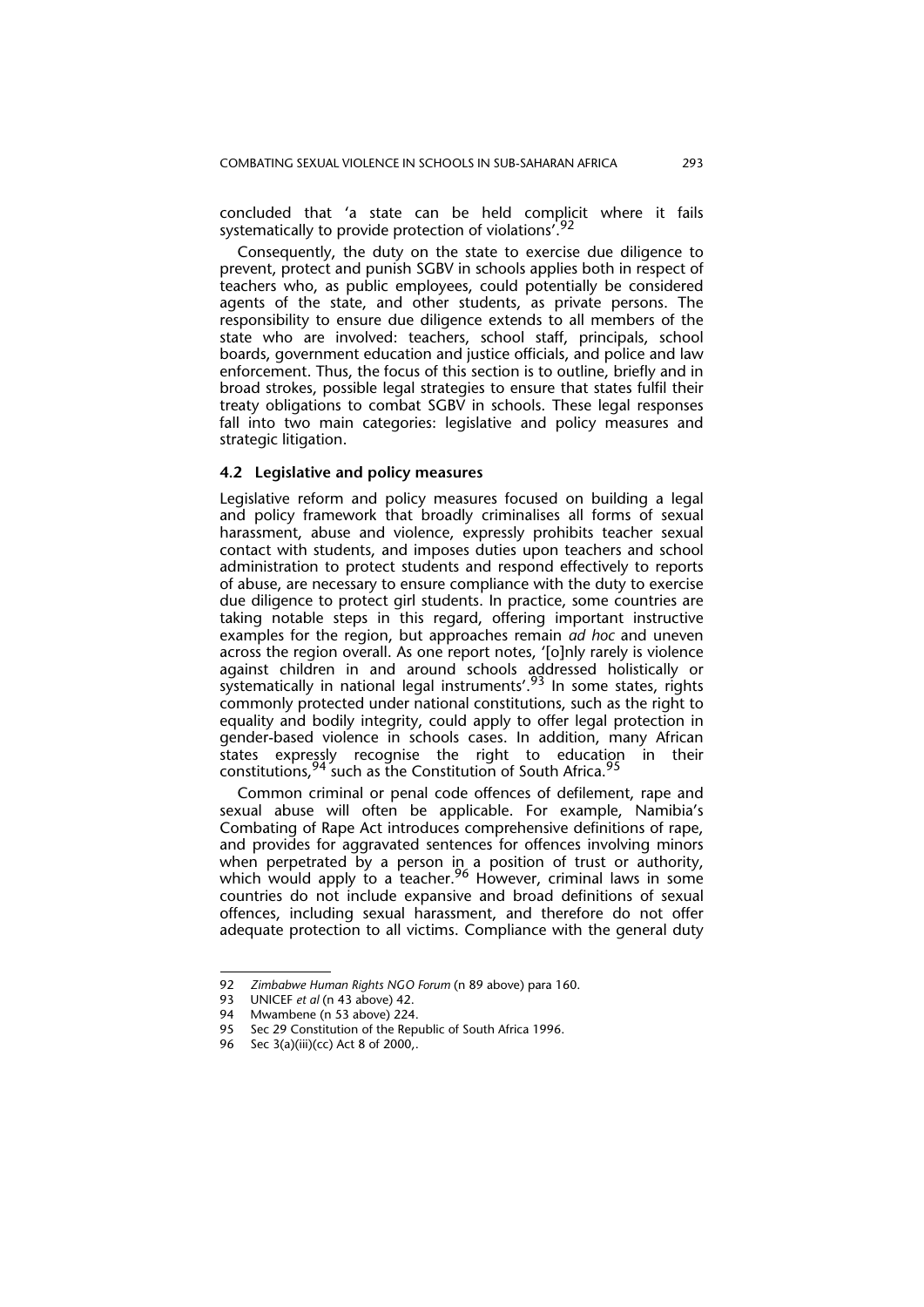to implement legal measures to ensure the equal rights of girls to access and benefit from education free from discrimination would require, for example, legislation prohibiting and imposing sanctions for sexual harassment and sexual abuse of girls generally, including in school, whether by teachers, other school staff or fellow students. For example, until Zambia enacted legislative reforms, including the Anti-Gender-Based Violence Act in 2011, sexual harassment and sexual assaults other than rape, attempted rape and indecent assault were not offences under the law. $^{97}$  It is necessary that the domestic legal and policy framework takes an expansive and broad approach to defining sexual offences, and imposes duties upon teachers to report violations that occur and to refrain from engaging in sexual conduct with students.

Given the scope and scale of the problem of sexual violence in schools, some countries are responding with targeted law and policy measures specifically geared to teachers and schools. A UNICEF study found that 16 countries across West and Central Africa have introduced legal prohibitions on sexual violence in schools.<sup>98</sup> For example, in response to high levels of sexual violence in schools and elsewhere, Benin introduced legislation that prohibits sexual harassment in various places, specifically including schools.<sup>99</sup> In addition to the general provisions of the criminal law or children's acts, these prohibitions on sexual violence in schools are often found in regulations or policy directives under education legislation governing teacher conduct. For example, in Ghana, section 27 of the Code of Professional Conduct for the Ghana Educational Service states that '[n]o teacher should indulge in immoral or sexual relations with a pupil or student in any educational institution', and provides for disciplinary measures. According to one report, sexual offences involving students are deemed 'major misconduct' in Ghana and could result in the suspension or termination of the teacher or school staff member's contract.<sup>100</sup> Similarly, in Namibia, regulations governing teacher conduct under the Education Act expressly state that a teacher 'may not become involved in any form of romance or sexual relations with a learner or sexual harassment or abuse of a learner'.<sup>101</sup> Similar policies have been adopted in Kenya, which impose an obligation on teachers to report any cases of sexual abuse

<sup>97</sup> WLSA (n 23 above) 45.<br>98 UNICEE Sexual abuse.

<sup>98</sup> UNICEF *Sexual abuse, exploitation and violence of children at school in West and Central Africa* (2006). The countries listed are Benin, Burkina Faso, Cameroon, Central African Republic, The Gambia, Ghana, Guinea, Guinea-Bissau, Liberia, Mali, Mauritania, Niger, Nigeria, Senegal, Sierra Leone and Togo.

<sup>99</sup> USAID *Women's legal rights Initiative: Final report* (2007) 14.

<sup>100</sup> Child Research and Resource Centre *Report on the study of child sexual abuse in schools* (2009) 18.

<sup>101</sup> Ministry of Education Amendment of regulations made under the Education Act, 2001 Government Notice 15 (2004) sec 62(2)A(a)(o).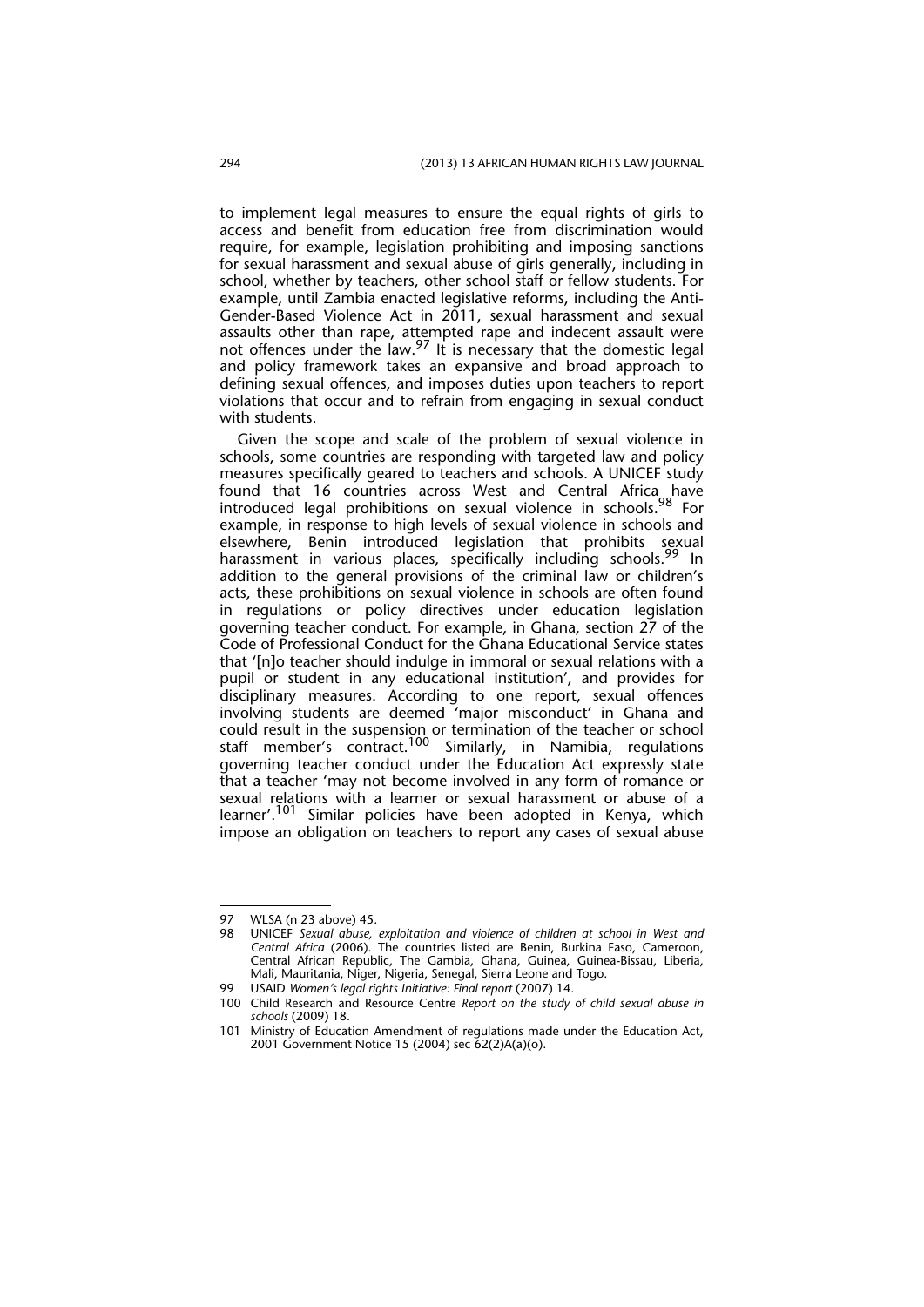against a student and require disciplinary action against any teacher perpetrating sexual abuse.<sup>102</sup>

Further, some countries have addressed sexual violence in schools in national action plans and related policy instruments. Both Senegal and Burkina Faso address school-based violence in action plans on child sexual abuse.<sup>103</sup> In The Gambia, the government responded to high levels of sexual violence in schools with a targeted sexual harassment policy and specifically highlighted the need for schools to enforce the policy and to develop disciplinary committees to address sexual violence in schools in the national education policy.<sup>104</sup> In Nigeria, the government targeted all forms of violence in primary schools, including sexual violence, with the development of a National Strategic Framework on Violence-Free Basic Education.<sup>105</sup> These are all important approaches, developing normative standards and building awareness of teacher and school obligations in relation to combating sexual violence in schools. However, legal and policy responses remain inconsistent and often incomplete across the region. Given the scope of the problem of SGBV in schools, and the associated impunity in many countries, it is suggested that the international treaty bodies consider developing guidelines at the regional or international level to articulate the nature of states' responsibilities to develop legislative and other measures to protect children from sexual abuse in schools.

#### **4.3 Strategic litigation**

#### **4.3.1 Domestic courts**

The goal and main advantage of strategic litigation is to provide justice and redress to the victim while targeting a systemic problem, with the broader effect of raising public awareness about and enforcing state accountability for sexual violence in schools. For example, successful legal cases involving school sexual abuse and resulting media attention in Uganda drew attention to the issue and prompted the government to pledge to take action.<sup>106</sup> Strategic litigation strategies could draw on either criminal or civil law, such as claims for negligence or breach of duty of care, for matters where no criminal charges were laid. For example, in a 2006 landmark case in Zambia, a 13 year-old student who was raped by her teacher successfully sued the teacher and her school for negligence due to the

<sup>102</sup> Teachers Service Commission, Circular 3/2010 *Protection of pupils from sexual abuse* (2010).

<sup>103</sup> UNICEF 2006 (n 98 above).

<sup>104</sup> Department of State for Education *Education policy 2004-2015* (2004) 29.

<sup>105</sup> UNICEF, Plan West Africa, Save the Children Sweden West Africa & ActionAid *Addressing violence in schools: Selected initiatives from West and Central Africa* (2010) 6.

<sup>106</sup> Mwambene (n 53 above) 227.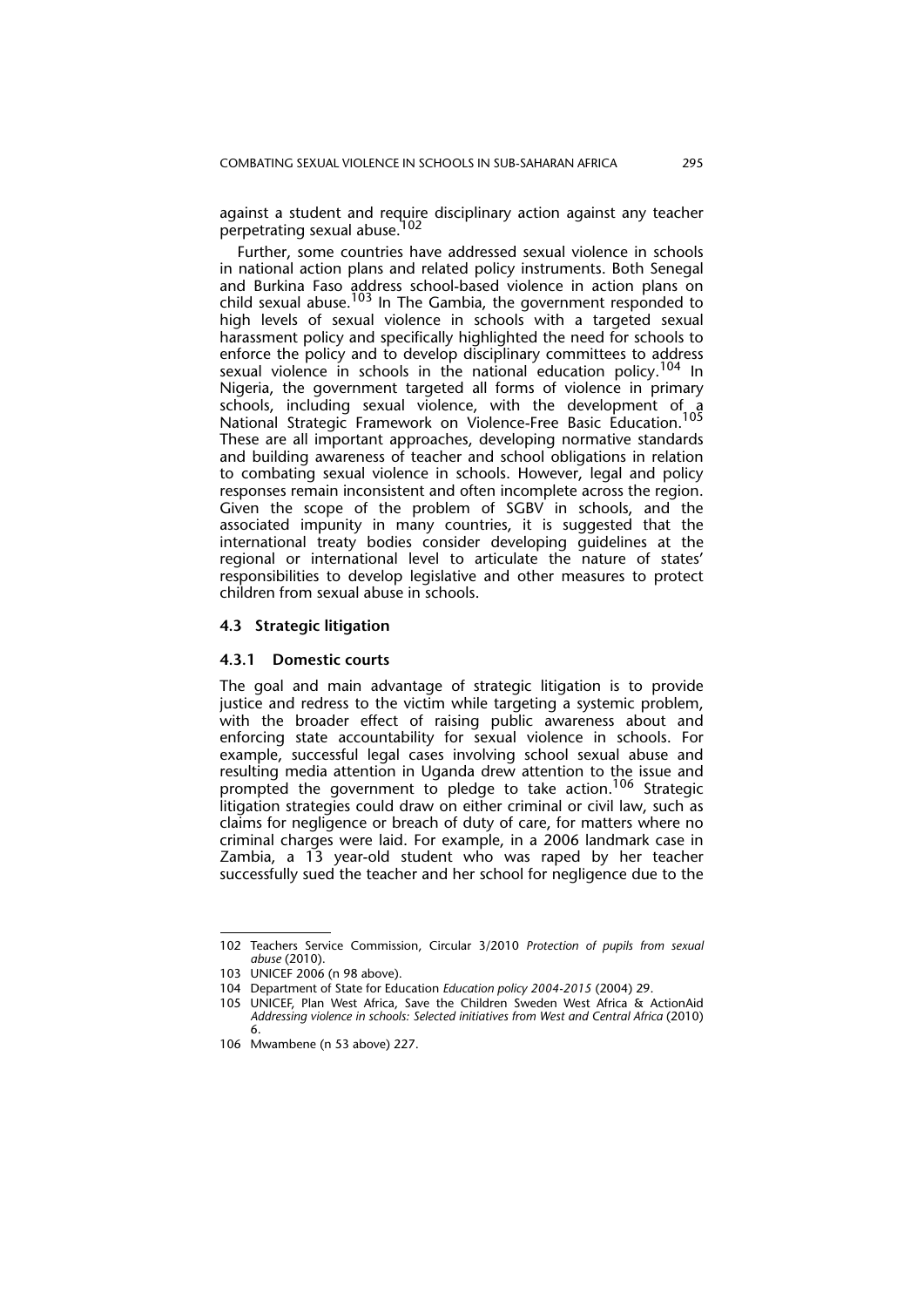school's failure to take any action.<sup>107</sup> The headmaster had been advised of the incident, but did not report the teacher to the police. The complainant argued that the case was a 'novel' opportunity for the court to move the government to 'strengthen its school policy on the protection of the girl child against sexual abuse'.<sup>108</sup> Importantly, she cited the African Women's Protocol, noting that Zambia is party to the treaty and has resulting obligations. The court rejected the teacher's argument that it was a consensual relationship and held that by assaulting the complainant, the teacher violated his duty of care.109 The court further concluded that the failure of the school to protect her and to discipline the perpetrator was a negligent breach of the duty of care owed by the school towards students. The court also criticised the police for failing to take any action when they became aware of the incident. The judgment awarded substantial damages for pain and suffering, and 'implored' the government to introduce regulations to prevent such situations in the future.110 This is an important ground-breaking decision that clearly demonstrates that schools have a duty to protect students in their care from violence, especially violence perpetrated by teachers. Moreover, it demonstrates that the civil law can be a viable pathway for strategic litigation, and obtaining justice and redress for child victims, particularly if no criminal charges were laid in the matter.

A similarly strong stance was taken by a South African court in a criminal case involving the rape of a nine year-old girl on school grounds by a school employee. The court commented on the special position of trust school employees hold:<sup>111</sup>

What is glaring is that the complainant was raped at her school, a place where she was expected to be safe. The accused, an employee of the school, as a gardener, was in a position of trust in relation to the complainant. He was expected to protect her.

The court went on to strongly criticise the school for failing to take adequate action after the rape complaint was made as 'a serious dereliction of duty on the part of the principal and her school'.<sup>112</sup> In the court's view, 'this state of affairs should be brought to the attention of the appropriate education authorities'.<sup>113</sup> The court concluded that '[s]urely, a school is an institution entrusted to ensure the safety of pupils, and their moral and educational development and can hardly be seen to condone sexual abuse of pupils'.<sup>114</sup>

<sup>107</sup> *Katakwa v Hakasenke & Others* High Court of Zambia, Case 2006/HP/0327 (2008) (*RM* case).

<sup>108</sup> *Katakwa* (n 107 above) 6.

<sup>109</sup> *Katakwa* (n 107 above) 10.

<sup>110</sup> *Katakwa* (n 107 above) 12.

<sup>111</sup> *S v Zothile* [2008] ZAGPHC 288 (12 May 2008) para 5.

<sup>112</sup> *Zothile* (n 111 above) para 19.

<sup>113</sup> *Zothile* (n 111 above).

<sup>114</sup> As above.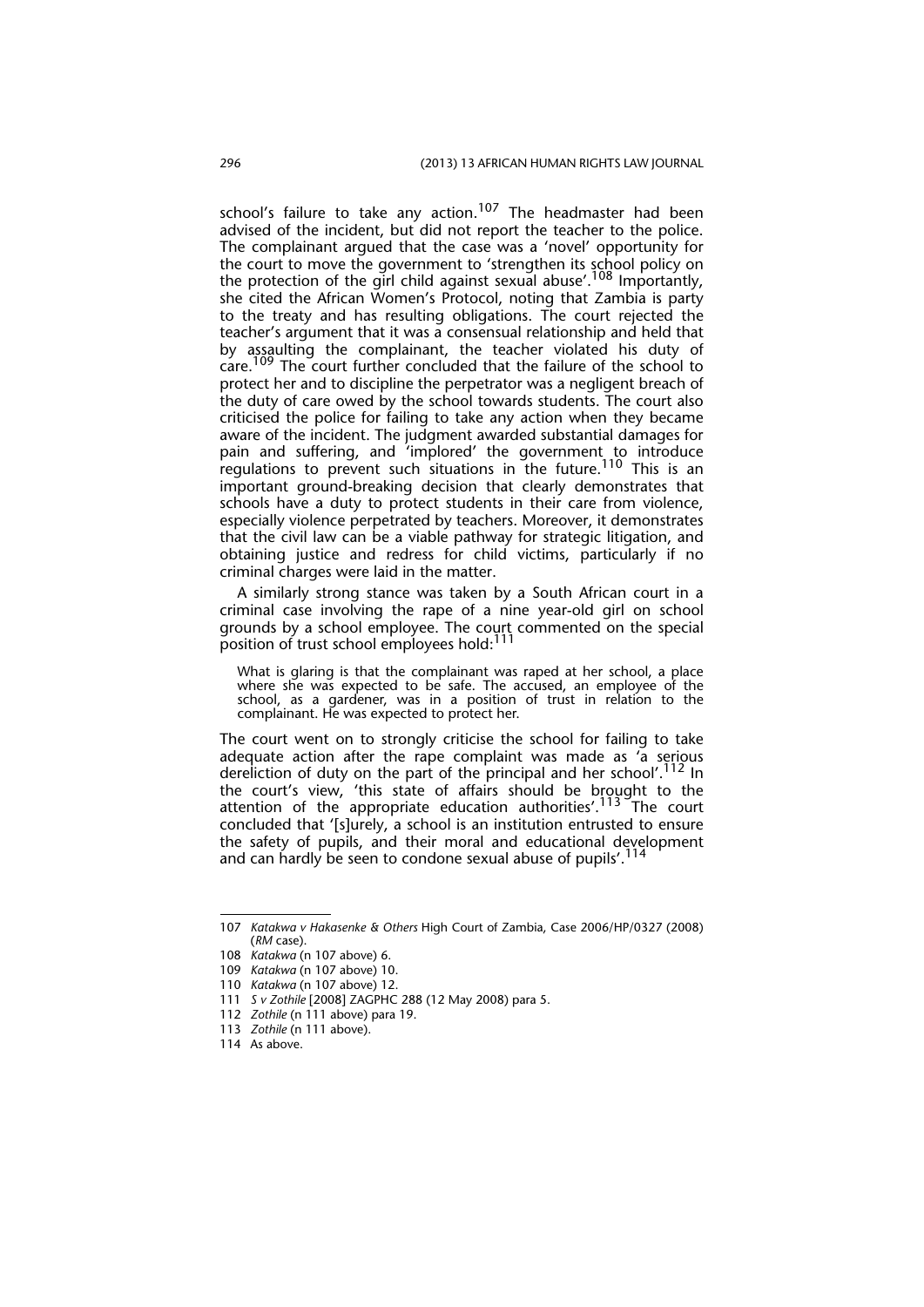Both cases indicate the willingness of some domestic courts to react strongly against incidents of sexual violence in schools, particularly when the school authorities failed to take action. These examples demonstrate the potential impact of domestic strategic litigation on this issue.

#### **4.3.2 International and regional treaty bodies**

If domestic legal remedies prove unsatisfactory, or are unavailable or ineffective, the international and regional treaty bodies also allow individuals to bring complaints for human rights violations. Recourse to a treaty body is permitted only after admissibility criteria are satisfied, including the requirement that domestic remedies, as the preferable enforcement mechanism, have been exhausted, unless they are unavailable or ineffective.<sup>115</sup> Although the decisions of quasijudicial treaty bodies are technically non-binding, they are generally regarded as authoritative. $^{116}$  They also have the invaluable benefit of raising public awareness and publicly 'shaming' a state for failure to respect its human rights obligations. For example, under the Optional Protocol, the CEDAW Committee has the authority to hear individual complaints.<sup>117</sup> Although the Committee has not considered a complaint based on the right to education, it has issued several ground-breaking decisions affirming the duty of the state to protect women from violence in the domestic sphere. In two separate complaints against Austria, the CEDAW Committee agreed that the repeated failure of the police and prosecutors to protect two women who were eventually killed by their abusive husbands amounted to a breach of CEDAW.118 Similarly, in *AT v Hungary*, the Committee concluded that Hungary's failure to enact specific legislation to combat domestic violence and protect the complainant, who had repeatedly complained to the police of serious abuse by her husband, constituted a breach of its obligations under article 2.<sup>119</sup> As a result, Hungary introduced a range of new legislative and policy measures to combat domestic violence.<sup>120</sup> It can be argued that the failure of the state to protect girls and punish perpetrators in cases where it is known that they are being routinely subjected to sexual violence in schools, whether by teachers or fellow students, is analogous to the domestic violence cases as a breach of due diligence and would attract the same state responsibility at international law.

Although the CRC Committee currently lacks the power to hear individual complaints, an Optional Protocol introducing this

<sup>115</sup> F Viljoen *International human rights law in Africa* (2007) 336.

<sup>116</sup> D Moeckli *et al* (eds) *International human rights law* (2010) 413.

<sup>117</sup> GA Res 54/4 (1999) (in force 2000).

<sup>118</sup> *Goekce v Austria* UN Doc CEDAW/C/39/D/5/2005 (2007); *Yildirim v Austria* UN Doc CEDAW/C/39/D/6/2005 (2007).

<sup>119</sup> UN Doc CEDAW/C/32/D/2/2003 (2005) para 9.3.

<sup>120</sup> CEDAW 'Sixth periodic report of Hungary to the CEDAW Committee' UN Doc CEDAW/C/HUN/6 (2006) 47-52.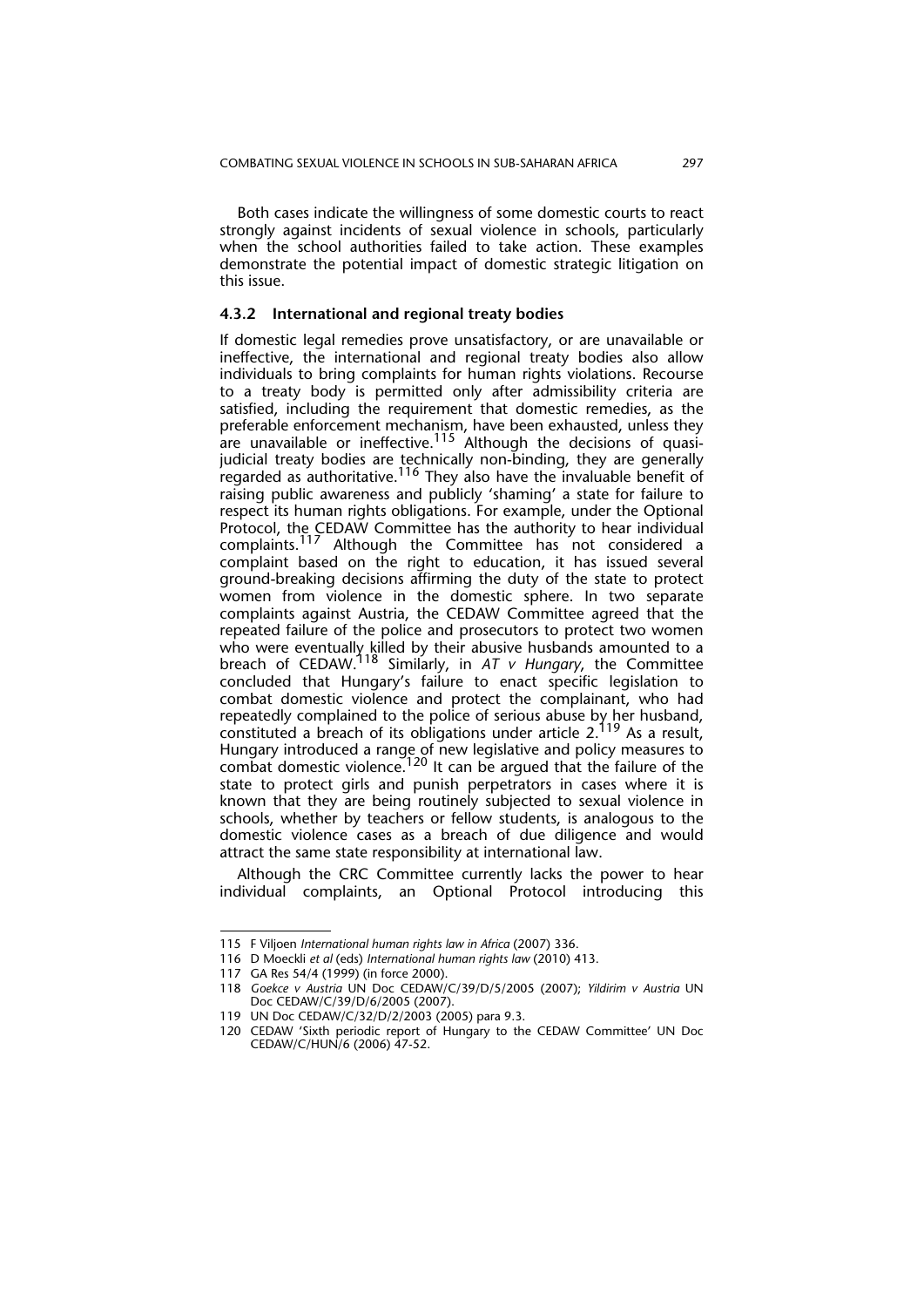mechanism has been approved by the UN General Assembly and is expected to come into force in the near future.<sup>121</sup> The Committee has often criticised states during the state reporting procedure<sup>122</sup> for failure to effectively respond to SGBV in schools. For example, in Concluding Observations to Cameroon in 2001, the CRC Committee expressed its concern at 'the very high prevalence of violence against, and sexual abuse of children in schools'.<sup>123</sup> The Committee called upon the state to take measures 'against teachers who are violent and abusive towards students' and 'to prevent bullying and sexual abuse of students by other students'.<sup>124</sup> Similarly, in recommendations to Malawi, the CRC Committee expressly called upon the state to ensure safe schools by 'taking all necessary steps to prevent abuse and exploitation of children by school personnel', including 'taking effective disciplinary measures against school personnel who have committed those offences and reporting these incidences to the competent authorities'.125 Similar concerns and recommendations have been expressed also by the Committee in Concluding Observations to Kenya<sup>126</sup> and Zambia.<sup>127</sup> The Committee's recognition of this problem and its criticism of states which fail to take adequate measures to protect children in schools suggest that it would be receptive to individual complaints concerning sexual abuse in schools.

The jurisprudence of the CEDAW and CRC Committees in regards to sexual violence, especially in schools, highlights the potential of the state reporting process to be a very effective mechanism for advocacy and awareness raising. Non-governmental organisations (NGOs) commonly submit parallel shadow reports outlining concerns with compliance in relation to specific issues, which often are incorporated into the concluding observations of the Committee. This approach could be an effective means to draw attention to sexual violence in schools, and 'shame' states into taking measures in response to the Committee's criticisms, as occurred in the examples described above. For example, in 2012 a coalition of civil society organisations in Zimbabwe submitted a shadow report to the CEDAW Committee highlighting the problem of sexual violence in schools as a barrier to

<sup>121</sup> Resolution A/RES/66/138 (2011). The Optional Protocol is currently open for signature and will come into force upon ratification by ten states.

<sup>122</sup> State parties to CEDAW and CRC have a duty to submit reports every four years to provide updates outlining measures taken to ensure compliance with treaty obligations.

<sup>123</sup> CRC 'Concluding observations: Cameroon' UN Doc CRC/C/15/Add.164 (2001) para 54.

<sup>124</sup> CRC Cameroon (n 123 above) para 55(d).

<sup>125</sup> CRC 'Concluding observations: Malawi' UN Doc CRC/C/15/Add.174 (2002) para 56(i).

<sup>126</sup> CRC 'Concluding observations: Kenya' UN Doc CRC/C/15/Add.160 (2001) para 54.

<sup>127</sup> CRC 'Concluding observations: Zambia' UN Doc CRC/C/15/Add.206 (2003) para 57(h).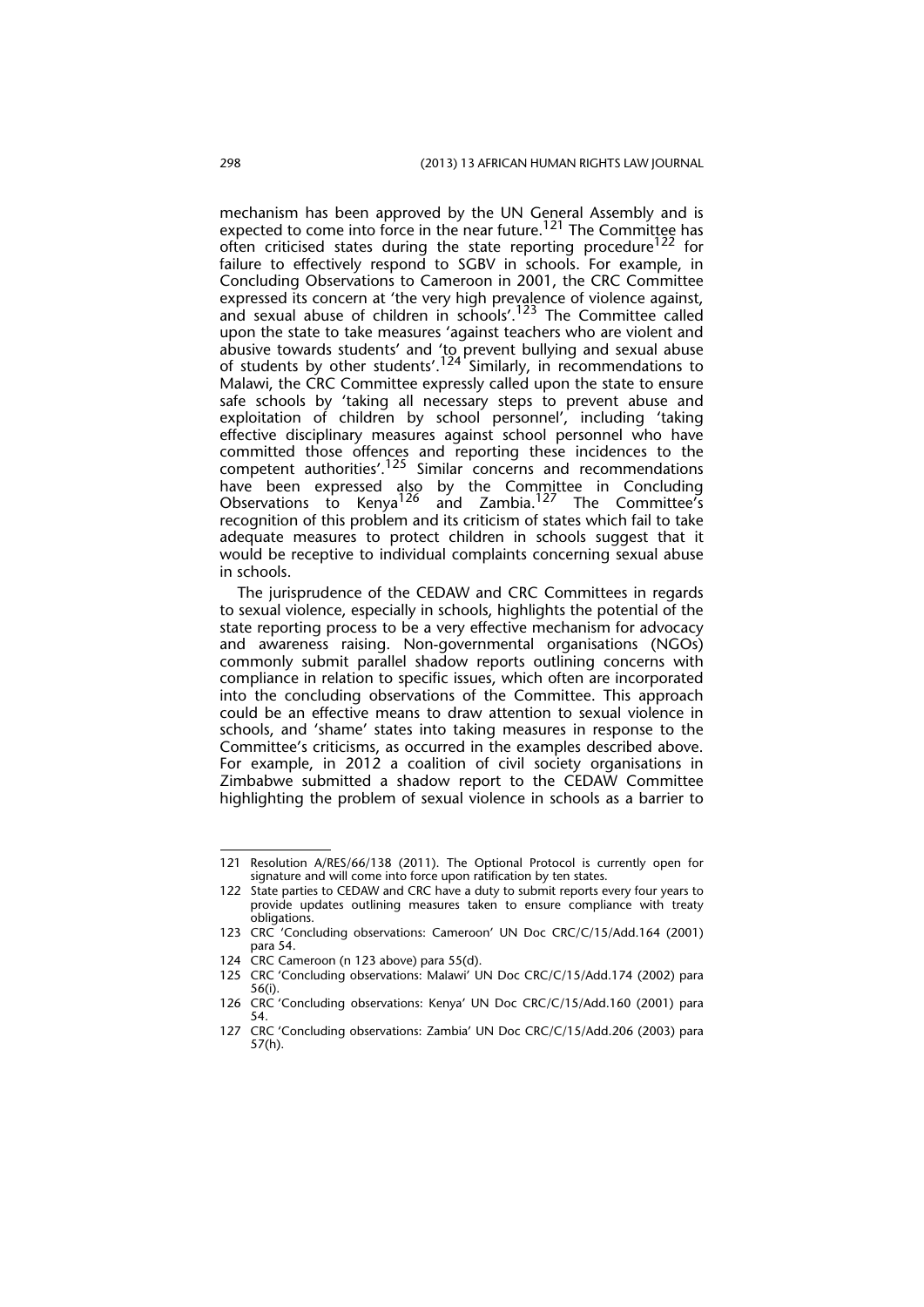girls' education, during that country's review period.<sup>128</sup> In response, the CEDAW Committee's Concluding Observations specifically recommended that Zimbabwe 'institute measures to protect girls from sexual harassment and violence on their way to and from schools' and 'establish reporting and accountability mechanisms to ensure that perpetrators of sexual abuse and harassment in schools are prosecuted and punished'.<sup>129</sup> This example illustrates effectively the potential strategic impact of making use of the reporting mechanism to draw attention to systemic problems of sexual violence in schools and the need for concrete government action.

Within the African regional system, the implementation of the African Children's Charter is monitored by a Committee of Experts. Although the Committee has been slow to begin its work, in its first decision in 2011, the Committee found a wide range of violations against Kenya for systemic discrimination against children of Nubian descent.<sup>130</sup> The Committee found a violation of the right to education under article 11(3), concluding that 'there is *de facto* inequality in their access to available education services and resources' as compared to children of other communities.<sup>131</sup> Consequently, '[t]heir right to education has not been effectively recognised and  $\alpha$ dequately provided for'.<sup>132</sup> The Committee thus took a broad and inclusive approach to interpreting the practical requirements necessary for accessing the right to education free of *de facto* discrimination. The situation of girls effectively denied access to education as a result of SGBV that goes unpunished can similarly be argued as *de facto* discrimination in violation of article 11. Both the African Commission and the African Court on Human and Peoples' Rights (African Court) can also receive complaints of human rights violations brought by individuals or organisations, although technically the African Women's Protocol is to be enforced at the African Court, rather than the Commission.<sup>133</sup>

Thus, there are several regional and international treaty bodies that could potentially consider a complaint concerning SGBV in schools. Strategic considerations will determine which is appropriate in a given case. However, as the African Women's Protocol offers the most comprehensive and detailed protections relevant to the specific rights violated by SGBV in schools, and is specifically geared to the African context, it is the preferable instrument upon which to base a

<sup>128</sup> Zimbabwe Women Lawyers Association 'Zimbabwe Civil Society's Shadow Report to the CEDAW Committee' (2012).

<sup>129</sup> CEDAW Concluding observations: Zimbabwe' UN Doc CEDAW/C/ZWE/CO/2-5 (2012) art 30.

<sup>130</sup> *Institute for Human Rights and Development in Africa v Kenya*, Decision 002/Com/ 002/2009 (ACERWC 2011).

<sup>131</sup> *Institute for Human Rights* (n 130 above) para 65.

<sup>132</sup> As above.

<sup>133</sup> Art 27 African Women's Protocol.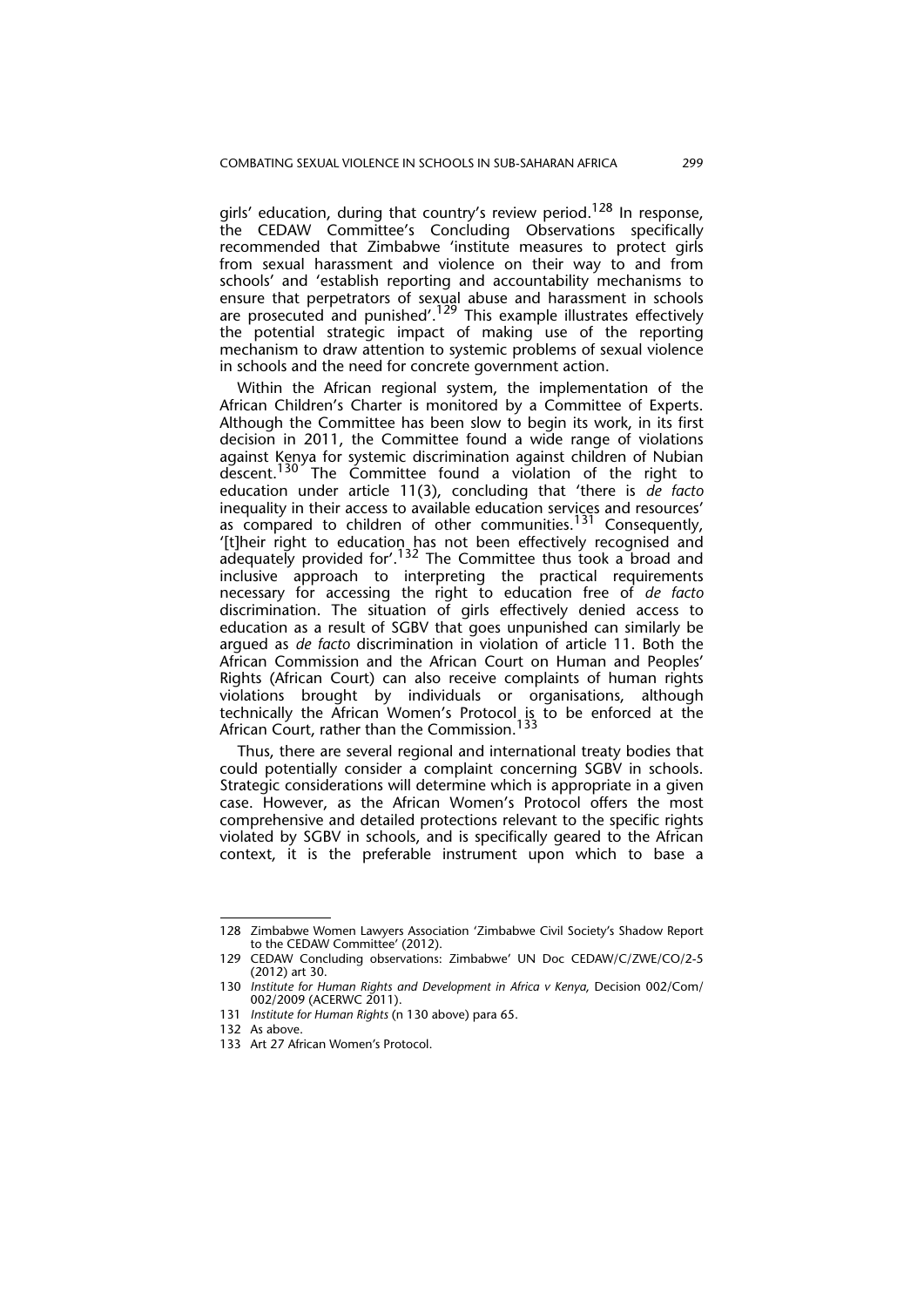complaint.<sup>134</sup> Since the African Court came into existence in 2006,<sup>135</sup> it has rendered only two decisions; nonetheless, it is a promising mechanism for future human rights advocacy, particularly as it issues binding judgments. The African Commission's consideration of the right to education has been limited, and it has not heard any cases regarding gender-based violence or sex discrimination. However, as noted, the Commission has already adopted and affirmed the due diligence principle, citing the Declaration on the Elimination of Violence against Women. <sup>136</sup> Therefore, although a complaint about SGBV in schools would be novel, it arguably finds support in the law and jurisprudence of the African system.

#### **5 Conclusion**

Pervasive sexual violence in schools, particularly when it is tolerated by the authorities, violates international human rights law on a number of grounds. When states fail to meet their fundamental obligations to protect girls in schools, there are severe consequences. The obvious failure to uphold international legal obligations requires a comprehensive legal response. Yet, effectively addressing sexual violence in schools entails more than legal considerations. As discussed, the causes of sexual violence in schools are complex, systemic and multifaceted, and a holistic approach is essential. This requires a range of non-legal strategies, including: public awareness initiatives, gender sensitivity training of teachers and school personnel, school-based preventive efforts to foster gender equality and freedom from violence, effective training of law enforcement officials, access to information regarding protection mechanisms and remedies, and counselling and medical treatment services for victims.<sup>137</sup> Moreover, it is recognised that, for many individuals, particularly child victims of sexual violence in schools, legal strategies such as litigation may be impractical or simply inaccessible; certainly, there are limitations to these approaches. A wide range of measures are critical to help address the fundamental imbalance of power which underlies the vulnerability of girls in schools where sexual violence occurs and is tacitly condoned. With awareness and education regarding the law, rights and remedies and support services comes the empowerment of students, schools and communities and the capacity to demand accountability from government. As this article has demonstrated, international and regional human rights law establishes the critically-

<sup>134</sup> See the detailed analysis in Solidarity for African Women's Rights Coalition *A guide to using the Protocol on the Rights of Women in Africa for legal action* (2011) 42-46.

<sup>135</sup> Protocol to the African Charter on Human and Peoples' Rights on the Establishment of an African Court on Human Rights (1998) OAU/LEG/AFCHPR/ PROT (III).

<sup>136</sup> *Zimbabwe Human Rights NGO Forum* (n 89 above) para 143.

<sup>137</sup> Plan International *Learn without fear: The global campaign to end violence in schools* (2008) 29-30.